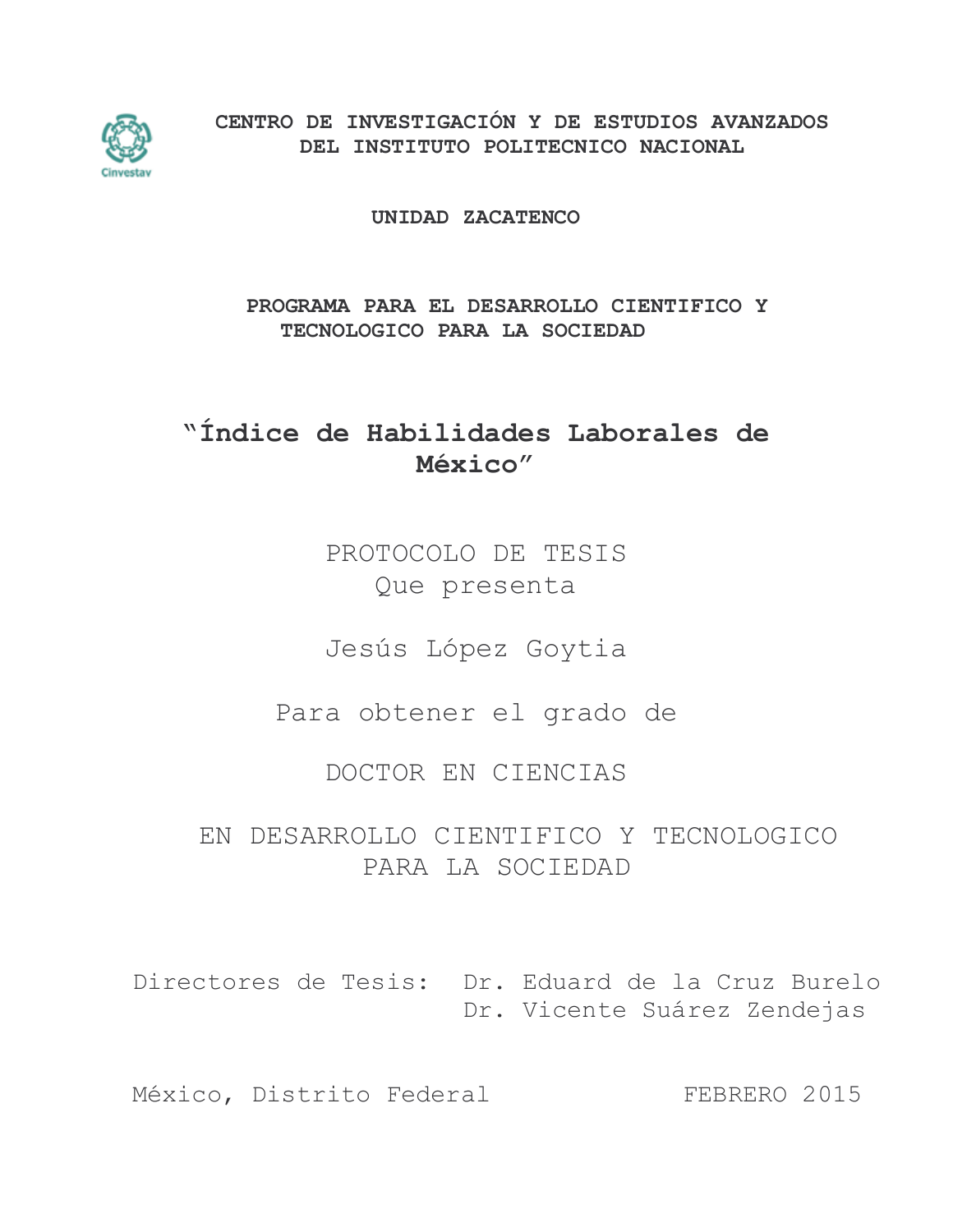## Contenido

| 2.1 Objetivos de Investigación  17                       |
|----------------------------------------------------------|
| 2.2 Preguntas de Investigación  17                       |
| 2.3 Hipótesis de Investigación18                         |
|                                                          |
|                                                          |
| 3.1 Habilidades Laborales23                              |
| 3.2 Cualidades del Índice de Habilidades Laborales IHL27 |
| 3.3 Conceptualización Operativa29                        |
| IV. Propuesta Metodológica32                             |
|                                                          |
|                                                          |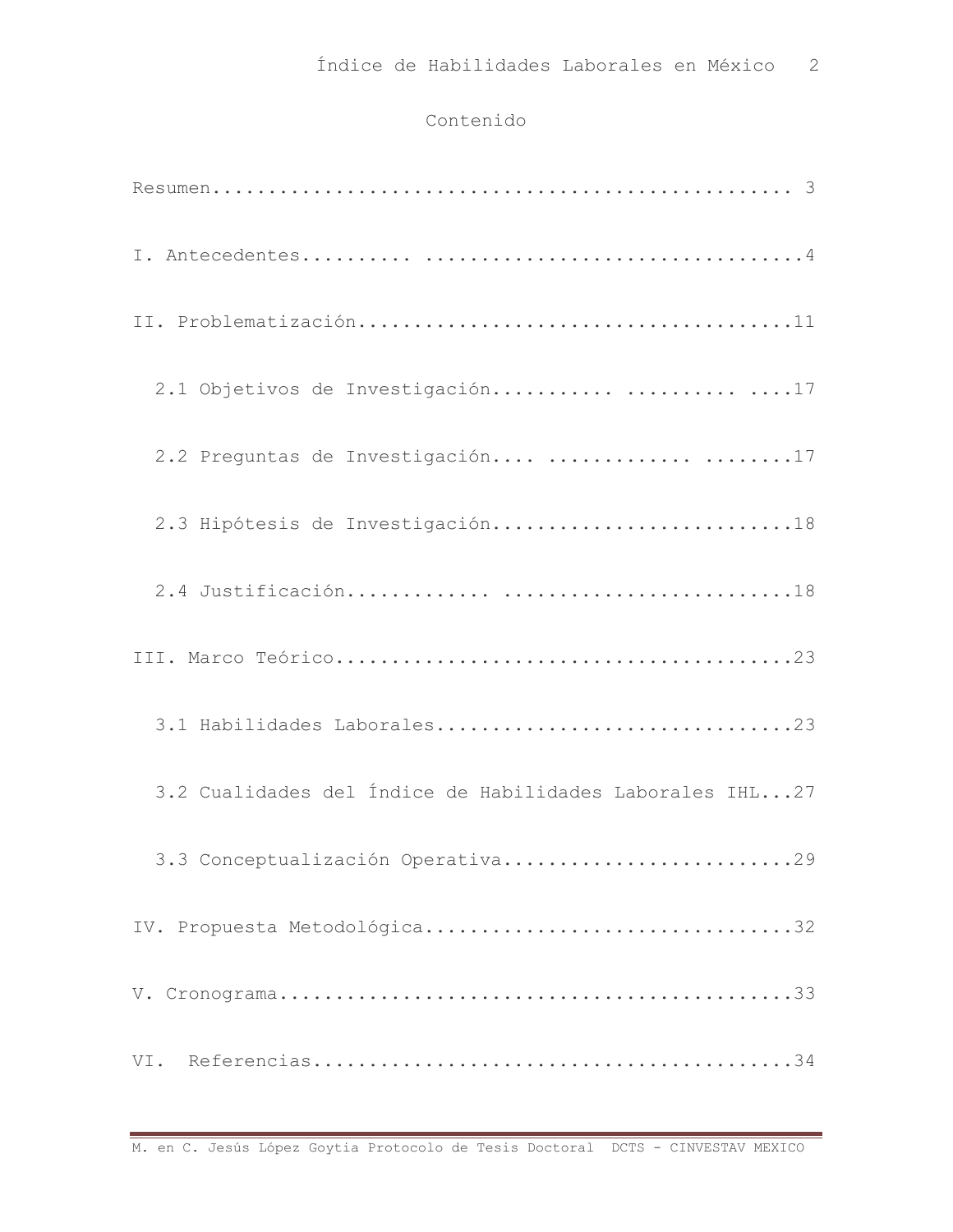#### Resumen

Para potenciar las capacidades de creación y distribución de la riqueza en México, es necesario generar y aplicar nuevos conocimientos. Diseñar estrategias de aprendizaje y desarrollo eficaces en el aumento de nuestra competitividad requiere de una imagen clara de nuestras habilidades laborales. En esta tesis se plantea la posibilidad de desarrollar y medir un índice de habilidades laborales que identifique su tipo, nivel de desarrollo y ubicación geográfica, segmentándolas por género, edad y escolaridad. Se plantea un modelo teórico y una metodología basada en la inferencia estadística que posibilitan la definición del índice, su búsqueda y medición confiable y válida a través del procesamiento de 200,000 aplicaciones de herramientas de evaluación de factores de personalidad e inteligencia. La existencia de dicho índice permitiría mejorar nuestros procesos de enseñanza, aprendizaje, capacitación, innovación, generación de conocimiento y calidad de vida.

Palabras clave: habilidades laborales, índice de habilidades laborales, herramientas de evaluación de personalidad e inteligencia, pruebas psicométricas, representatividad poblacional.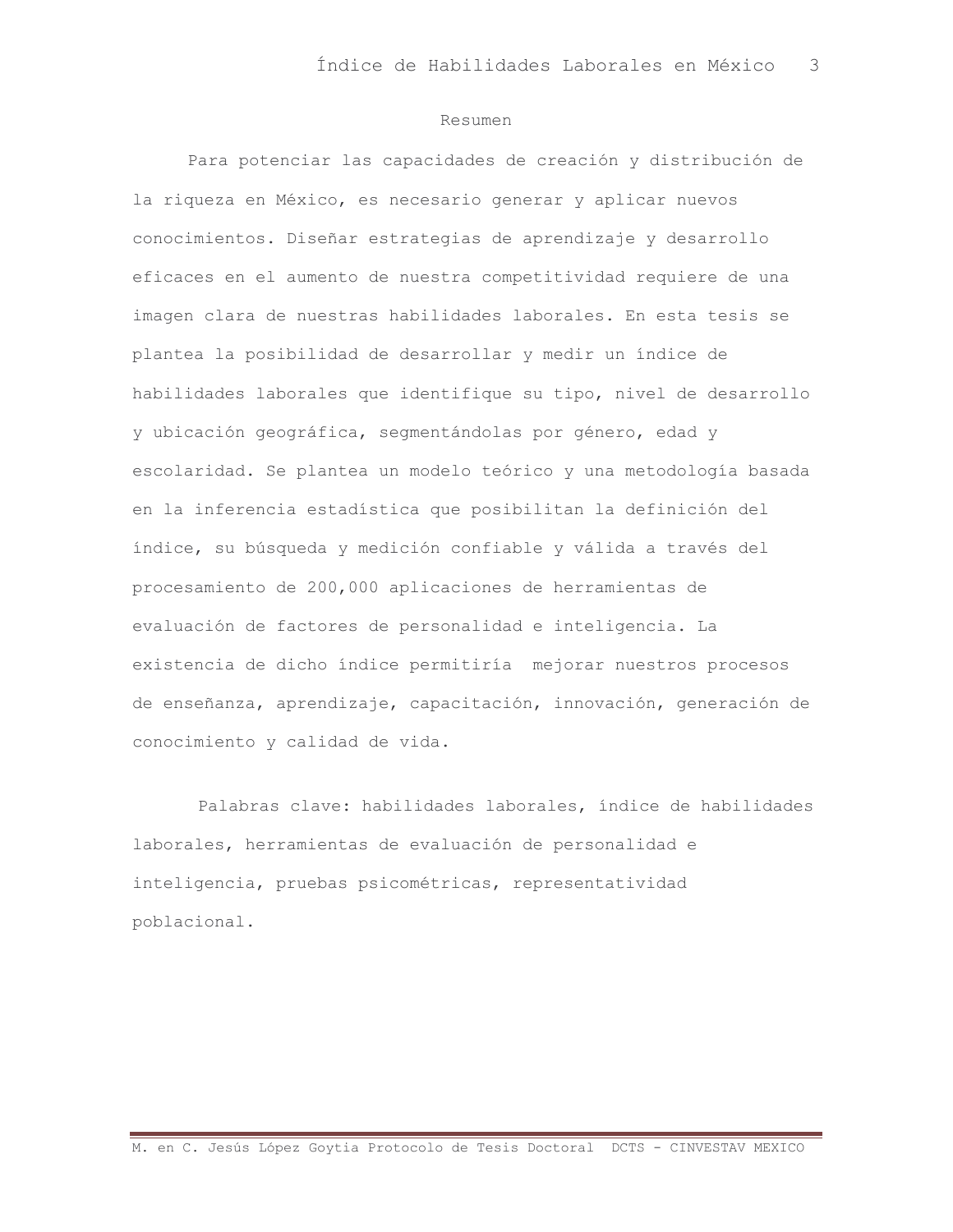## I. Antecedentes

De acuerdo al Foro Económico Mundial (WEF, The Global Competitiveness Report 2013-2014), el nivel de productividad y competitividad de una nación determina en buena medida la prosperidad que puede alcanzar su economía. El Índice de Competitividad Global (GCI) 2007 - 2008, muestra a México en la posición 52, el GCI 2010 - 2011 en el lugar 66 y el GCI 2013 - 2014 en el sitio 55, todo ello dentro de una lista de 144 naciones. Lo anterior evidencia un cambio constante en el índice de competitividad de México.

Para que el WEF determine la competitividad de una nación y obtenga el Índice de Competitividad Global (GCI) analiza 12 componentes:

- Factores básicos  $\bullet$ 
	- $1.$ Instituciones
	- 2. Infraestructura
	- Estabilidad Macroeconómica  $\overline{3}$ .
	- $4.$ Salud y Educación Básica
- Factores de Eficiencia  $\bullet$ 
	- Educación Superior y Capacitación  $5.$
	- Eficiencia del Mercado de Bienes 6.
	- $7.$ Eficiencia del Mercado Laboral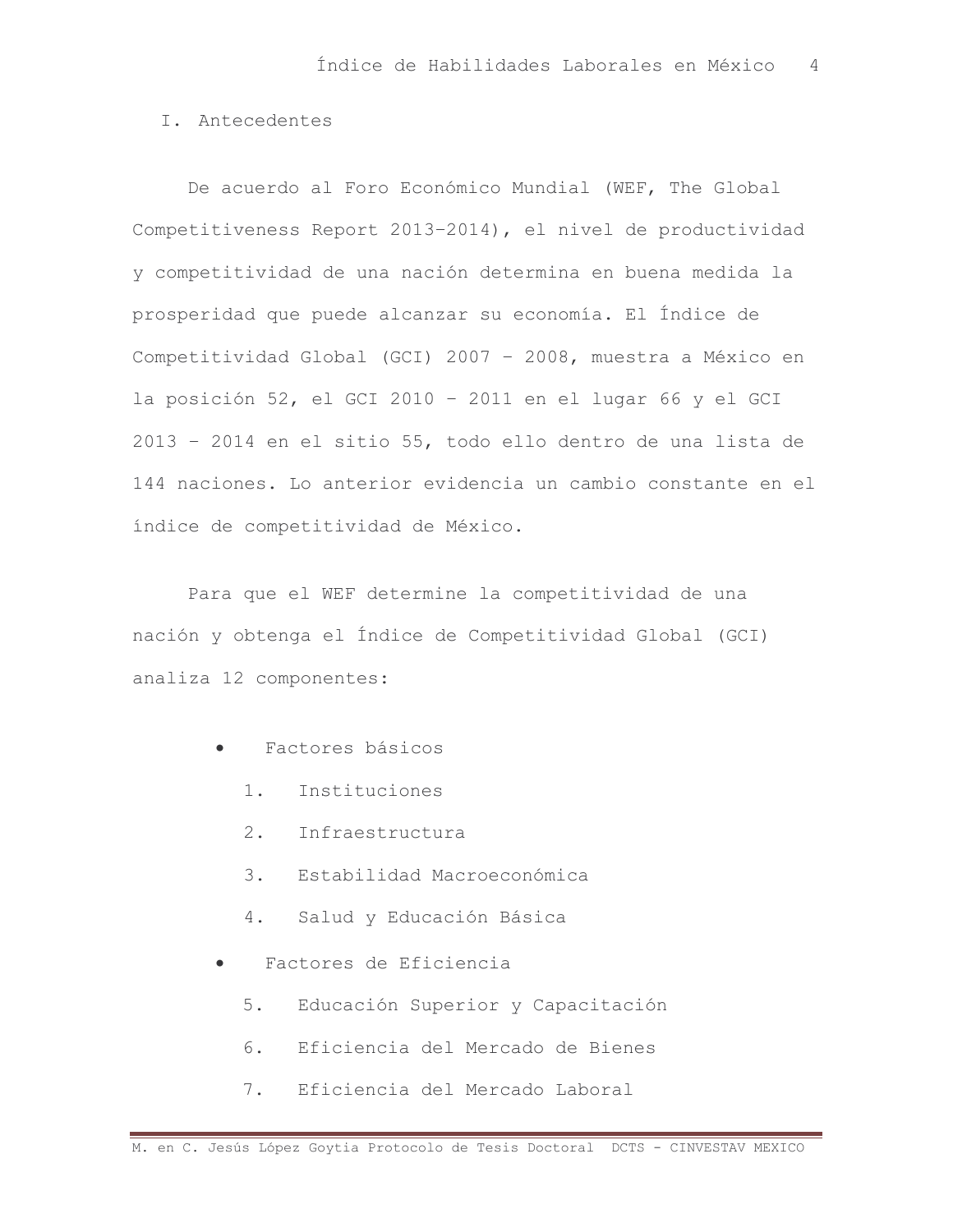- Desarrollo del Mercado Financiero 8.
- Preparación Tecnológica 9.
- 10. Tamaño del Mercado
- Factores de Innovación
	- 11. Sofisticación de los negocios
	- 12. Innovación.

La importancia de los componentes para tener una economía competitiva varía de acuerdo al nivel de desarrollo de la economía. En la primera, etapa básica -que tiene los menores ingresos per cápita-, los factores básicos representan hasta el 60% de importancia, pero en la etapa dos, de eficiencia, y en la etapa 3, de innovación -con ingresos per cápita hasta 8.5 veces mayores sobre la etapa básica -, los factores relevantes son Educación Superior y Capacitación, Eficiencia del Mercado de Bienes, Eficiencia del Mercado Laboral, Desarrollo del Mercado Financiero, Preparación Tecnológica y Tamaño del Mercado, que representan hasta un 50% de importancia en la combinación.

El GCI 2013 - 2014 muestra a México como una economía en transición hacia la etapa de la innovación, aunque con grandes claroscuros en su desarrollo. En los factores básicos ubica a México en la posición 63, en los factores de eficiencia e Innovación en la posición 55. Como se puede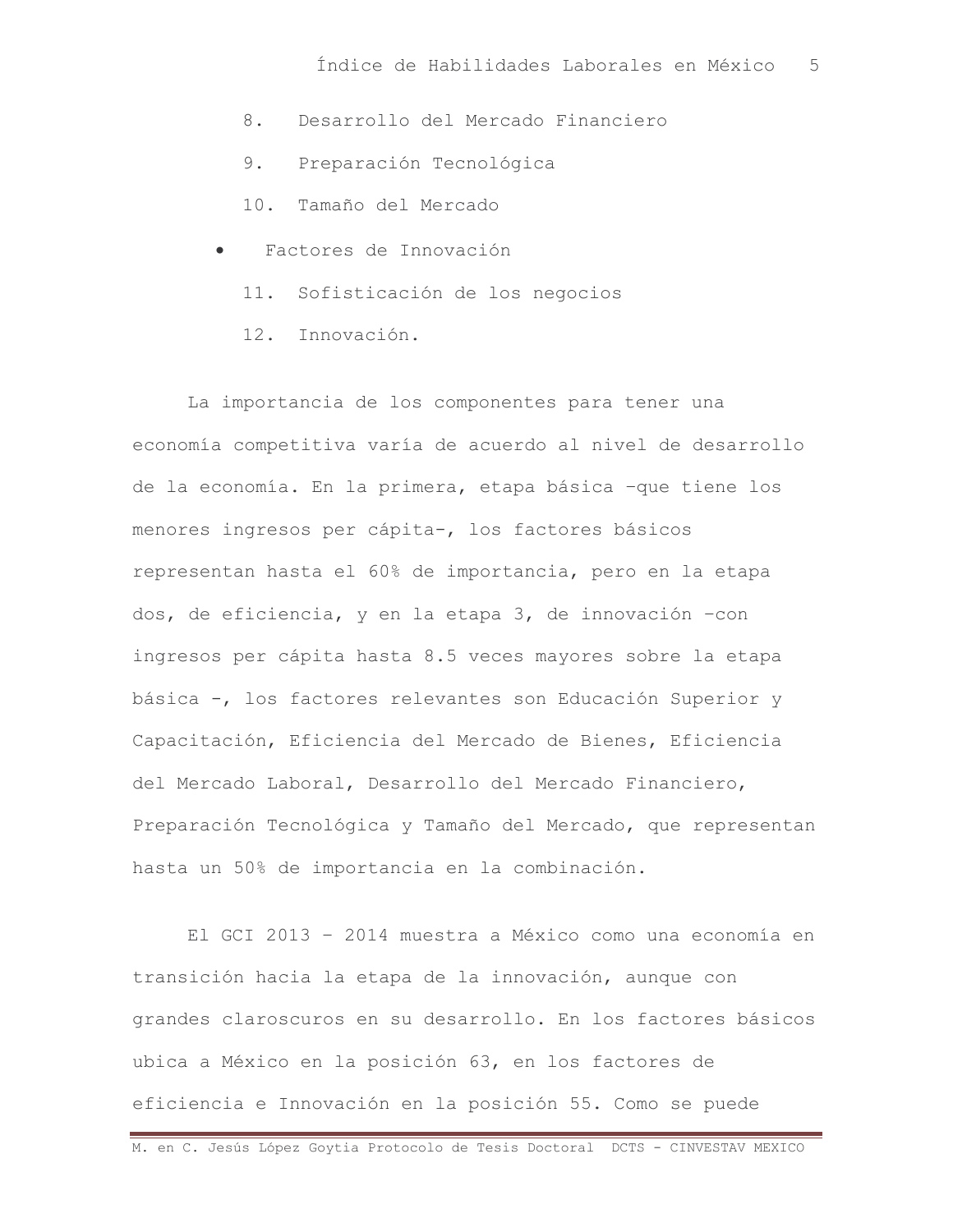apreciar, México dista mucho de ubicarse entre las primeras posiciones de competitividad a nivel internacional, quedando fuera de las primeras cincuenta. En los factores donde tienen relevancia las características de las personas, o sea, el factor humano, los niveles de competitividad son todavía menores al promedio general obtenido, que es la posición 55:

| · Salud y Educación Básica:          | 73  |
|--------------------------------------|-----|
| · Educación Superior y Capacitación: | 85  |
| · Eficiencia del Mercado Laboral:    | 113 |
| · Preparación Tecnológica:           | 74  |
| · Innovación:                        |     |

En cuanto a factor humano se refiere, México muestra en sus posiciones un atraso significativo. Para mejorar, México debe incrementar la competitividad de su factor humano.

En la publicación de la UNESCO (2005), Hacia las Sociedades del conocimiento (Towards Knowledge Societies), se establece que en las economías basadas en el conocimiento, el capital humano es la principal fuente de beneficios. Además es la clave para la comprensión del desarrollo sustentable, y ofrece una oportunidad única para que los países menos desarrollados alcancen a los países industrializados, aprovechando la difusión del conocimiento.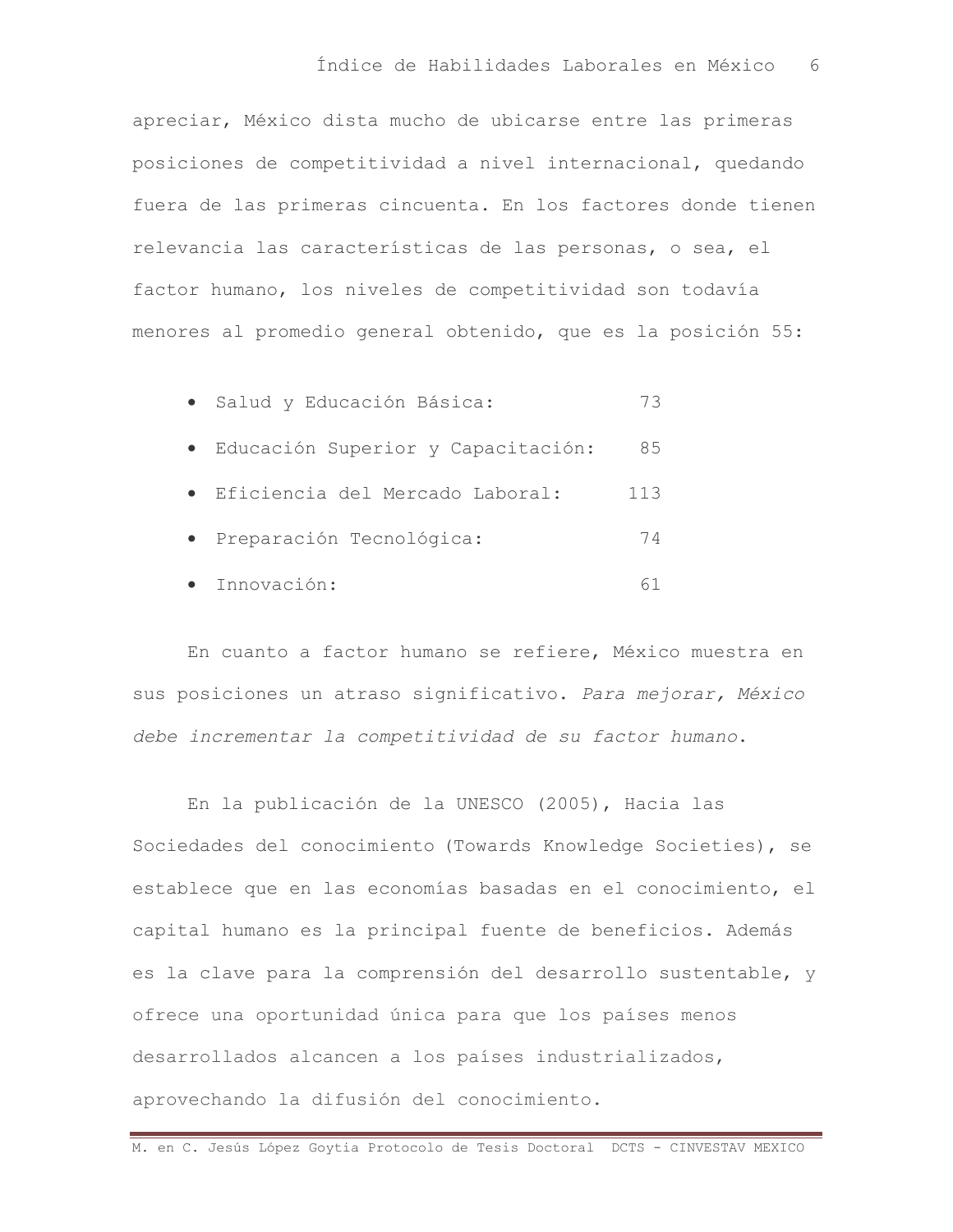En el informe de OECD (2010), The OECD Innovation Strategy, se define al capital humano como el conjunto de conocimientos, habilidades, competencias y atributos de los individuos que facilitan la creación de bienestar personal, social y económico. El capital humano estimula la innovación a través de la generación de nuevo conocimiento, la adopción y adaptación de tecnologías e ideas existentes, y la capacidad para adaptarse al cambio y aprender cosas nuevas.

En UNCTAD 2013 se observa que México salió de entre los primeros 20 países receptores de Inversión Extranjera Directa -IED-, ubicándose en el lugar 23, perdiendo 4 posiciones respecto a 2011. México puede mejorar su atractivo como país receptor de IED, considerando, entre otros factores, invertir en la creación y desarrollo de su capital humano.

De acuerdo al undécimo Informe de Sequimiento de la EPT (Educación Para Todos) en el Mundo 2013 - 2014, México se encuentra por debajo de la meta de alfabetización del 95% de la población adulta antes del 2015. Esto significa que aunque el gobierno realiza esfuerzos importantes para educar a la población de México, todavía existen rezagos significativos. Para poder verificar el avance en materia de educación es necesario realizar mediciones apropiadas, pero en éste mismo informe se reporta que México no ha participado en el Sequndo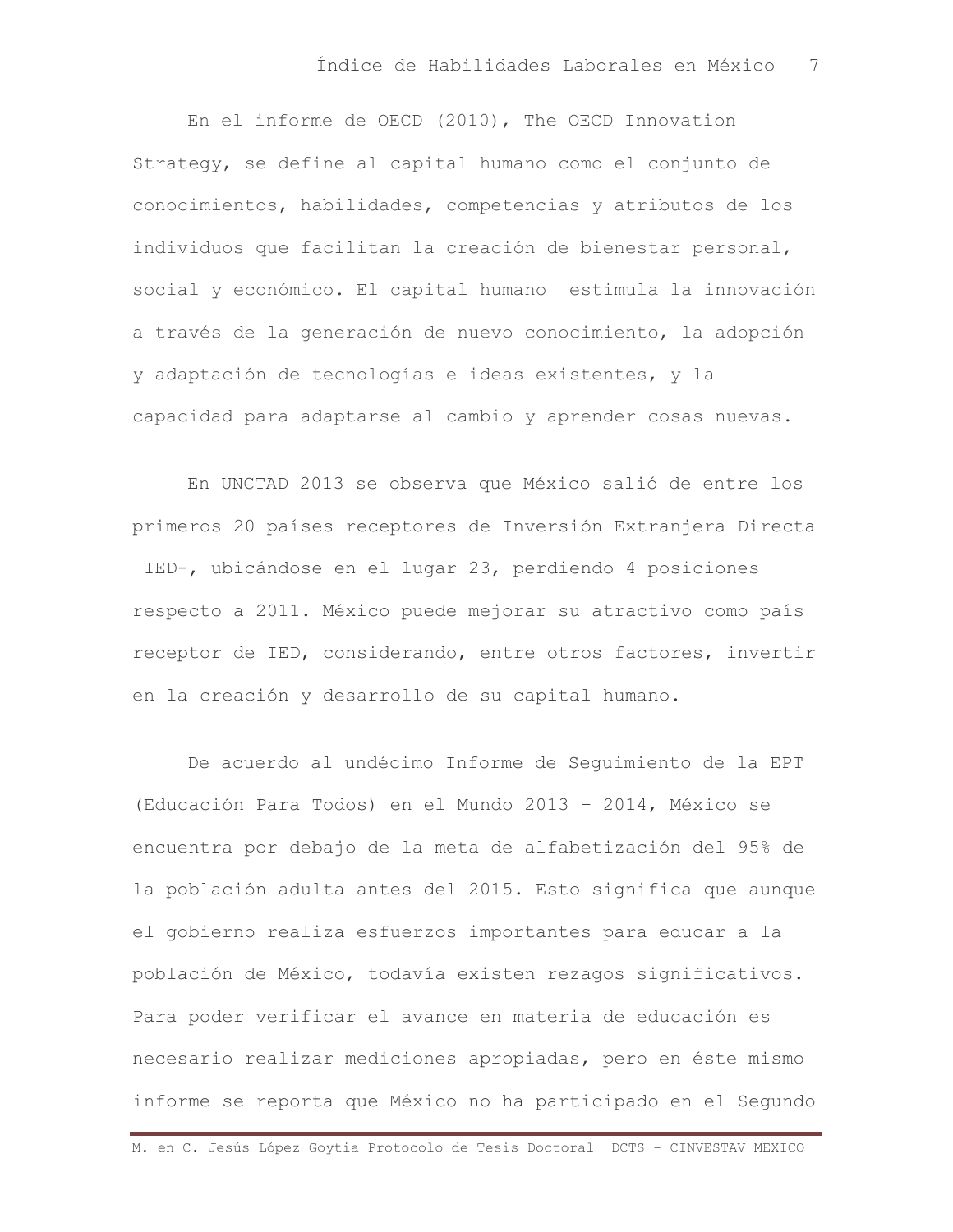Estudio regional Comparativo y Explicativo, lo cual dificulta el conocimiento preciso del avance en los procesos educativos. Adicionalmente, el informe EPT establece que a mayores niveles de educación la probabilidad de obtener un empleo mejor remunerado y estable se incrementa considerablemente.

De acuerdo al Censo de Población y Vivienda 2010, existen 112 millones de mexicanos, de los cuales 51 millones (45.53%) constituyen a la población económicamente activa, tienen un promedio de edad de 38 años, con estudios solamente hasta el nivel secundaria, un ingreso diario de 250 pesos (aproximadamente 17 dólares americanos a un tipo de cambio de 14.7). A estas características de la PEA se debe agregar la existencia de 53.3 millones (47.50%) de pobres de acuerdo al Consejo Nacional de Evaluación de la Política de Desarrollo Social -CONEVAL Estimaciones del CONEVAL con base en el MCS-ENIGH 2010 y 2012.-.

Como elemento de análisis de esta tesis y para evidenciar los lastres altamente significativos que presenta México en el desarrollo de todos los factores de competitividad relacionados al Capital Humano y hacia una economía de Innovación, se desarrolló el siguiente cuadro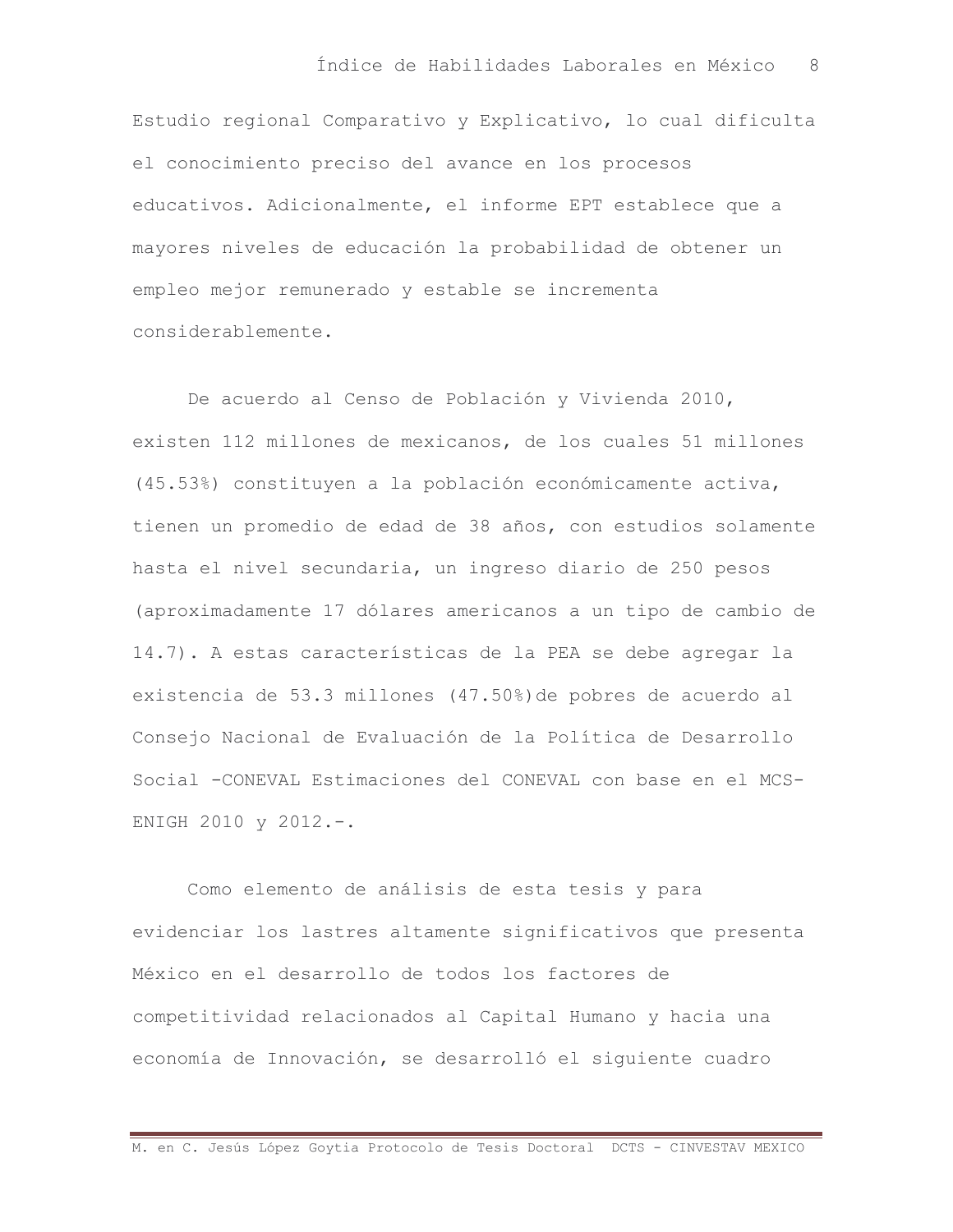comparativo que muestra la relación de Factores de Pobreza y

Factores de Competitividad:

| Factores de Pobreza en México (CONEVAL 2012 - 2012) y su impacto en los factores del<br>Índice de Competitividad Global (GCI/WEF 2013-2014) |                                                         |                                                    |                                                                           |  |  |  |  |  |  |  |  |
|---------------------------------------------------------------------------------------------------------------------------------------------|---------------------------------------------------------|----------------------------------------------------|---------------------------------------------------------------------------|--|--|--|--|--|--|--|--|
| Millones de Pobres<br>y porcentaje de la<br>población total en<br>México por factor<br>de Pobreza                                           | Factores de Pobreza<br>México                           | Factores Básicos del<br>$GCI - WEF$<br>que impacta | Factores de Innovación<br>Del GCI - WEF<br>Que impacta                    |  |  |  |  |  |  |  |  |
| 22.6<br>(20.17)                                                                                                                             | Rezago Educativo                                        | Salud y Educación<br>Básica                        | Educación Superior y<br>Capacitación<br>Innovación.                       |  |  |  |  |  |  |  |  |
| 25.3<br>(22.58)                                                                                                                             | Servicios de Salud<br>(Deficiencia en)                  | Salud y Educación<br>Básica                        | Educación Superior y<br>Capacitación                                      |  |  |  |  |  |  |  |  |
| 71.8<br>(64.10)                                                                                                                             | Sequridad Social<br>(Deficiencia en)                    | Salud y Educación<br>Básica                        | Educación Superior y<br>Capacitación                                      |  |  |  |  |  |  |  |  |
| 24.9<br>(22.23)                                                                                                                             | Servicios básicos en la<br>vivienda<br>(Deficiencia en) | Salud y Educación<br>Básica                        | Preparación Tecnológica<br>Innovación.                                    |  |  |  |  |  |  |  |  |
| 27.4<br>$(24.46\%)$                                                                                                                         | Acceso a la alimentación<br>(Deficiencia en)            | Salud y Educación<br>Básica                        | Eficiencia del Mercado<br>Laboral<br>Educación Superior y<br>Capacitación |  |  |  |  |  |  |  |  |

El Informe de la UNESCO (2014) acerca del Enfoque Estratégico sobre las TIC en Educación en América Latina y el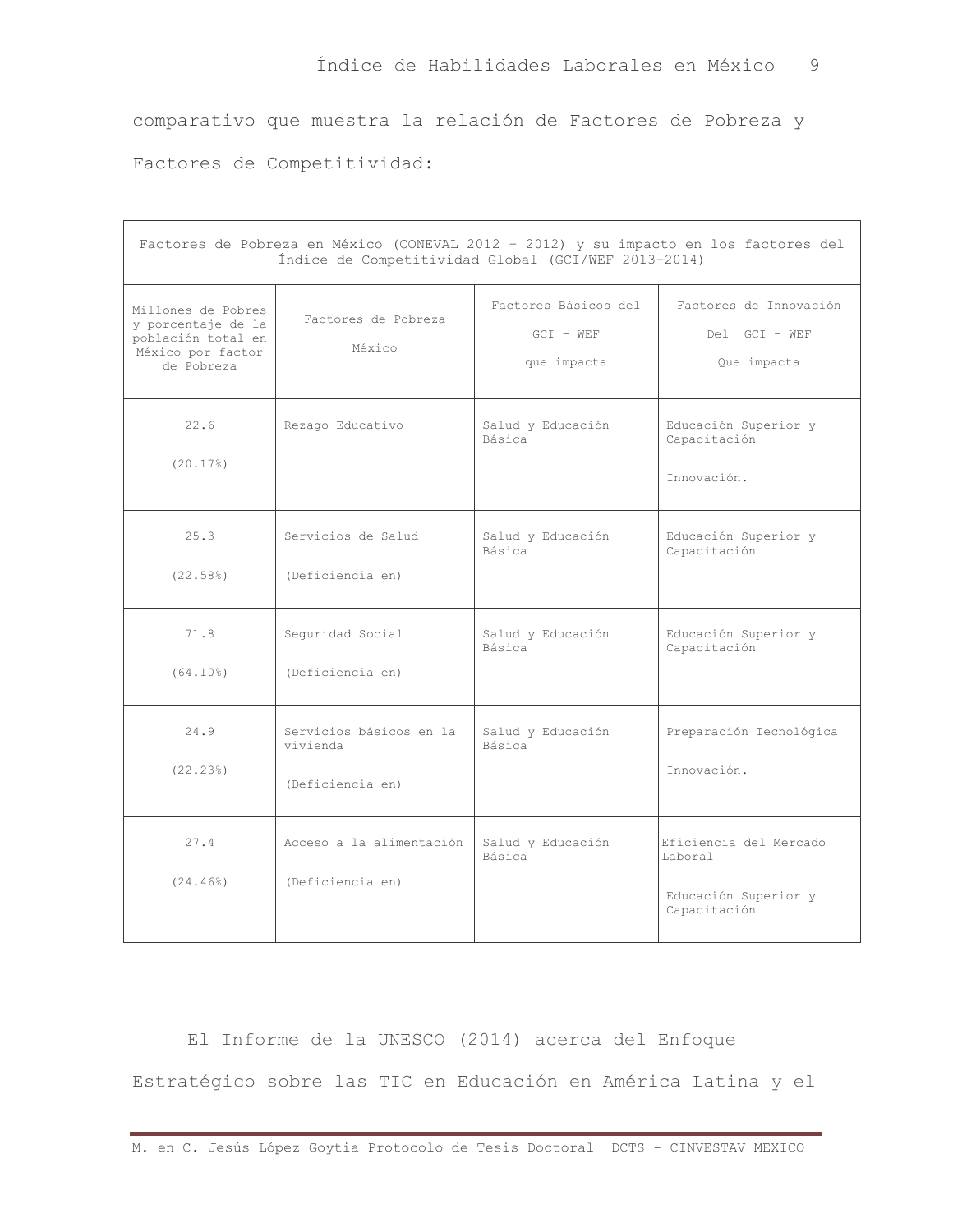Caribe explica que no basta con invertir en tecnología, que para garantizar un aprendizaje y adquisición de nuevas habilidades por los estudiantes, debe prevalecer un nuevo enfoque pedagógico que permita la individualización del aprendizaje para obtener el máximo potencial en el desarrollo de sus capacidades.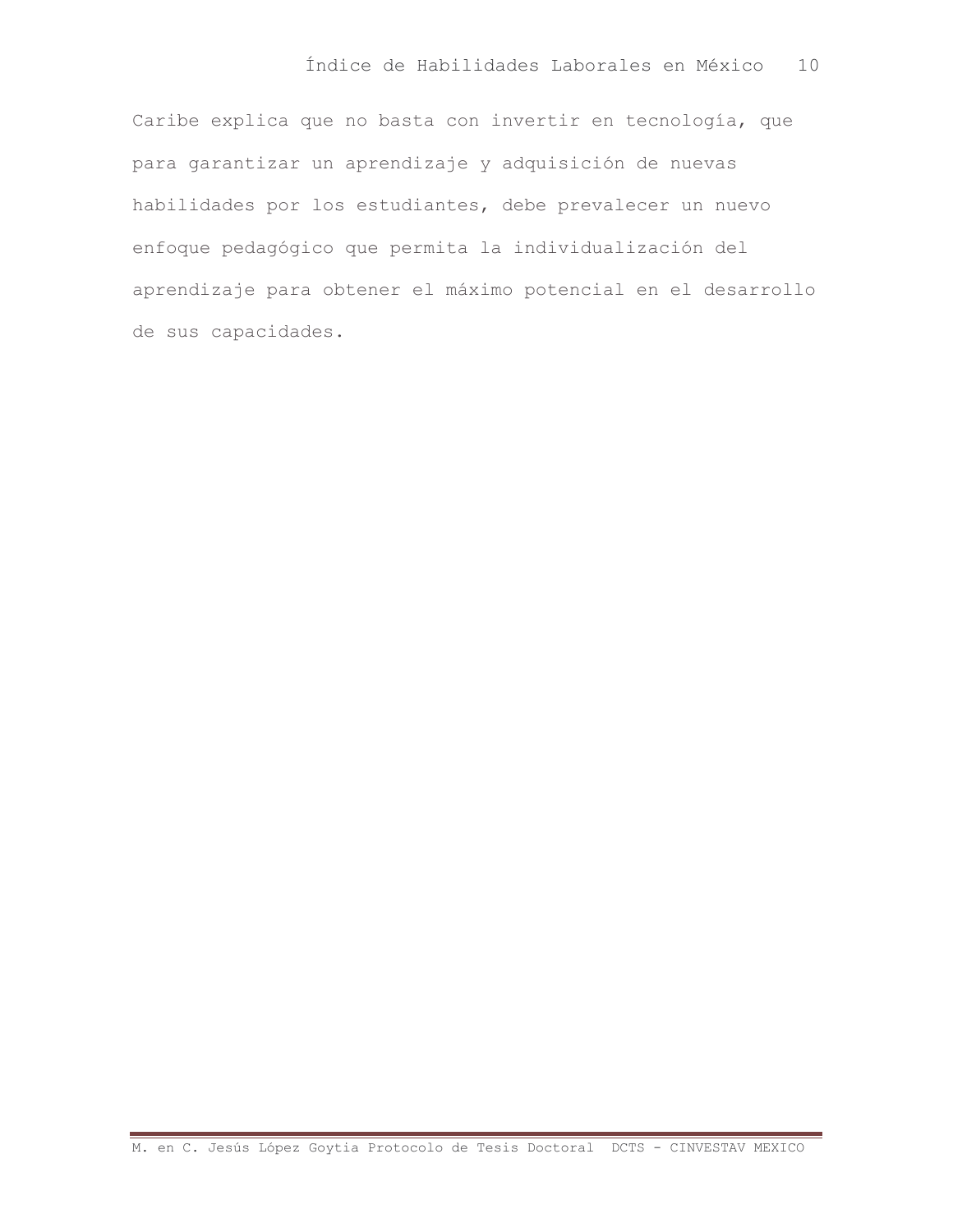II. Problematización

El principal problema es que no existe un banco de datos público que permita conocer el tipo de habilidades laborales existentes en México.

El INEGI publica diversos estadísticos poblacionales, relacionados a ciencia y tecnología, economía, medio ambiente, ocupación y empleo y otros más, pero no existe información acerca de la composición del capital humano, su nivel de desarrollo, ubicación ni composición del mismo.

El instituto Conocer (Consejo Nacional de Normalización y certificación de competencias laborales), publica en 2009 un estudio acerca de "Estrategia para el fortalecimiento del capital humano del sector, con base en las competencias de las personas. Sector Automotriz", en el cual indica que "A lo largo de la cadena de valor, las áreas presentan diferencias a nivel de la magnitud de la brecha de competencias requeridas. Estas diferencias se identificaron a través de encuestas y entrevistas con directivos del sector y se complementaron con las tendencias de crecimiento en importancia del área." No presenta una herramienta estadística para su valoración de competencias ni habilidades laborales. Muestra lo que llaman competencias laborales con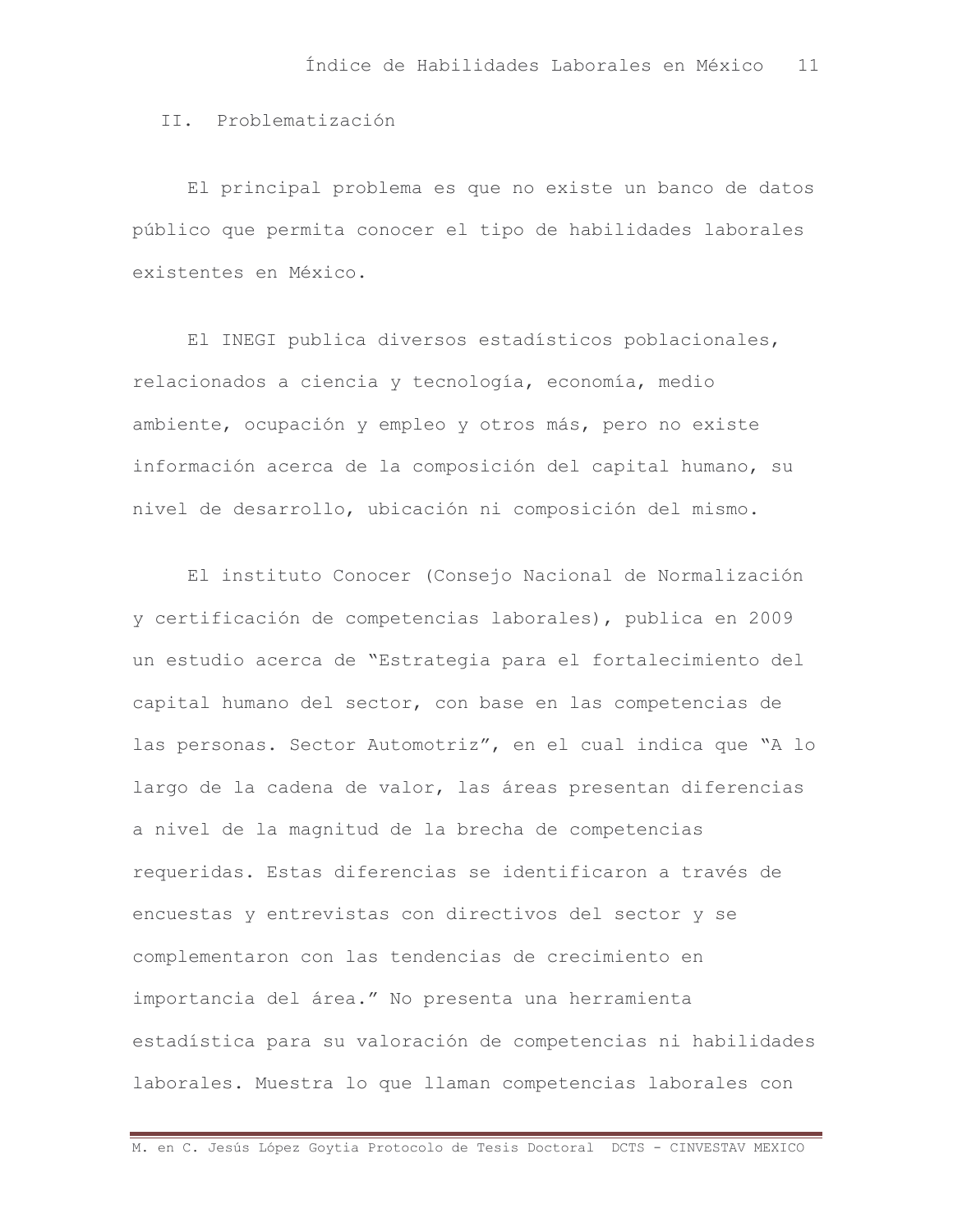ejemplos conductuales esperados por algunos puestos específicos. Sin embargo, no publica ningún inventario de competencias o habilidades laborales a nivel nacional.

El CONEVAL (Consejo Nacional de Evaluación de la Política de Desarrollo Social) publica diversas estadísticas acerca de la pobreza en México, pero de ninguna manera hace referencia acerca de competencias o habilidades laborales, ni de ningún otro concepto relacionado al desarrollo del capital  $h$ umano.

El CONAPO (Consejo nacional de Población) cuya misión es la planeación demográfica del país a fin de incluir a la población en los programas de desarrollo económico y social que se formulen dentro del sector qubernamental y vincular sus objetivos a las necesidades que plantean los fenómenos demográficos tampoco incluye referencias al capital humano ni a las habilidades laborales de la población.

El CENEVAL (CENTRO NACIONAL DE EVALUACION PARA LA EDUCACION SUPERIOR, A.C.) muestra en su página web al 2013 estadísticos nacionales de los resultados de las evaluaciones EXANI (Examen Nacional de Ingreso a la Educación Media Superior) en sus diferentes categorías, clasificados por género, tipo de escuela -escuela pública, privada, secundaria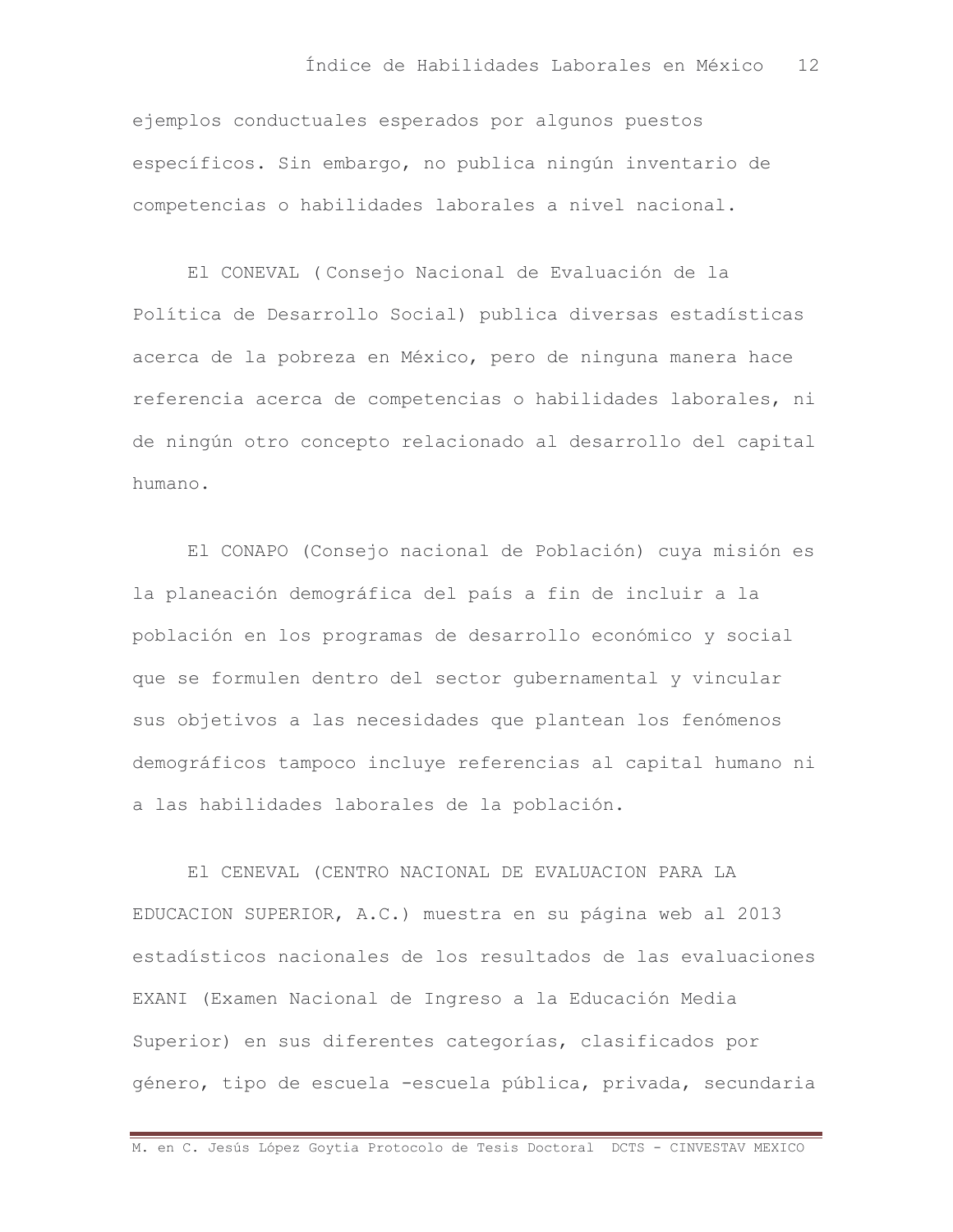general, secundaria técnica, telesecundaria, secundaria abierta, acuerdo 286, plan para adultos, INEA- y estado de la República.

También muestra resultados de sus diferentes exámenes EGEL (Examen General para el Egreso de Licenciaturas) clasificados institución de procedencia y por área. Incluso muestra análisis de desempeño en el examen contra variables tales como, sueldo que esperan ganar al primer año de haber terminado la licenciatura, escolaridad de los padres, nivel socioeconómico y algunas otras.

Aún con la gran cantidad de información valiosa proporcionada por CENEVAL, no presenta estadísticos nacionales acerca de habilidades ni de competencias laborales.

En el Programa Especial de Ciencia, Tecnología e Innovación 2008-2012, publicado por CONACYT, se establece como meta, partiendo de la línea base 2006, llegar a la posición 30 dentro del GCI, no obstante, nuestra posición en el GCI 2013 es la 55.

No se puede hablar de competitividad sin tener una idea clara de las habilidades laborales que nos permitan crear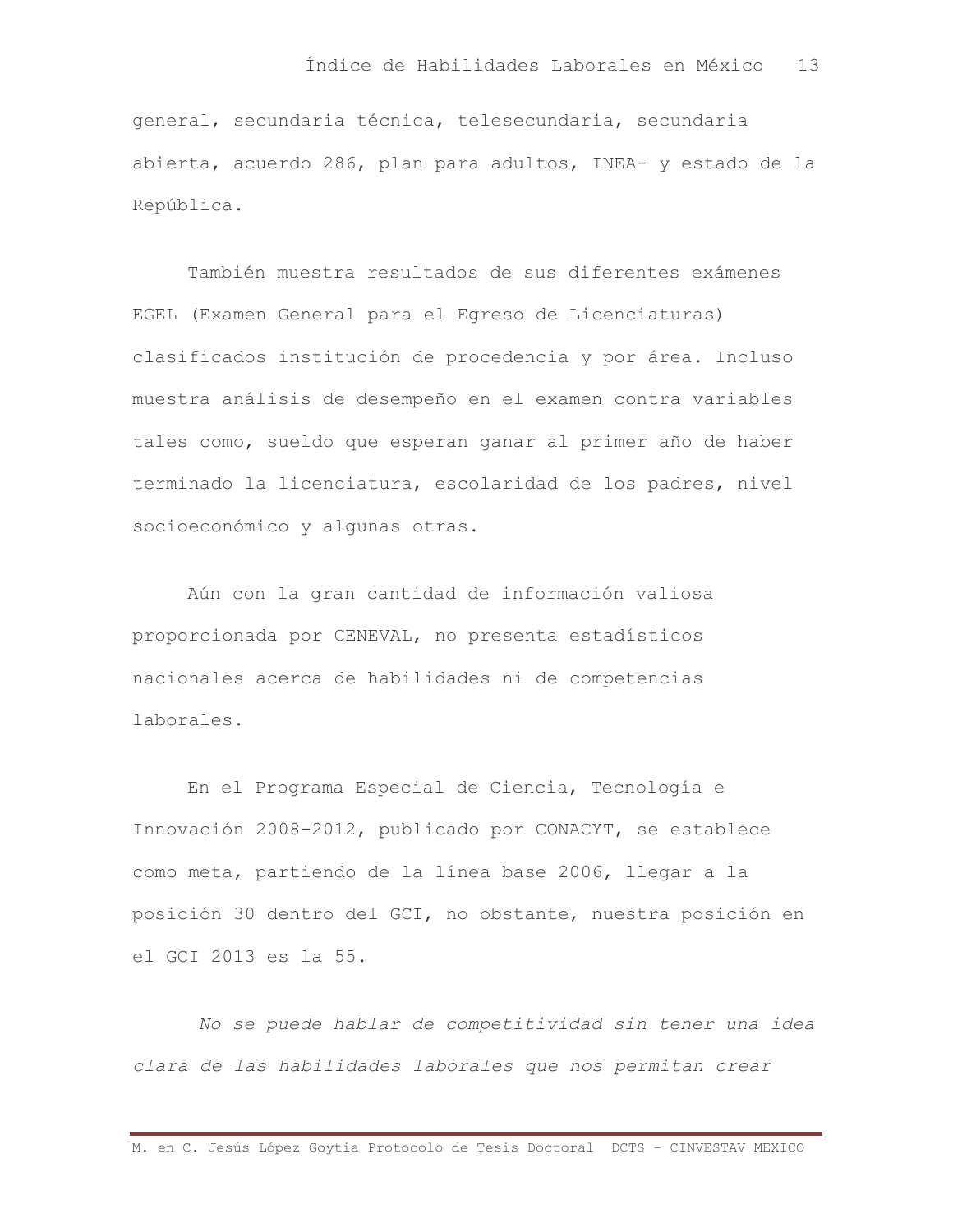conocimiento, desarrollar tecnología y cambiar hacia una economía de innovación.

En México las herramientas de medición de factores de personalidad e inteligencia -pruebas psicométricas o PPreconocidas como validas tienen el aval de la APA (American Psychological Association), y usualmente son publicadas por la Editorial Manual Moderno.

En ese tenor, la problemática en México es clara en cuanto al uso de estas herramientas:

- 1. Se usan herramientas psicométricas desarrolladas para un entorno clínico dentro de un entorno laboral, por ejemplo el MMPI-A, Inventario Multifacético de la personalidad, la técnica de dibujo proyectivo H-T-P. Manual Moderno (2010)
- 2. Se han utilizado herramientas de medición de la personalidad sin confiabilidad, como la prueba Cleaver, desarrollada por J.P. Cleaver, y que tiene más de 50 años de uso sin tener un estudio con rigor científico que compruebe su validez en México, validado por la APA.
- 3. En el caso de las herramientas reconocidas por APA, por ejemplo, el WAIS III, y el Nego, sus poblaciones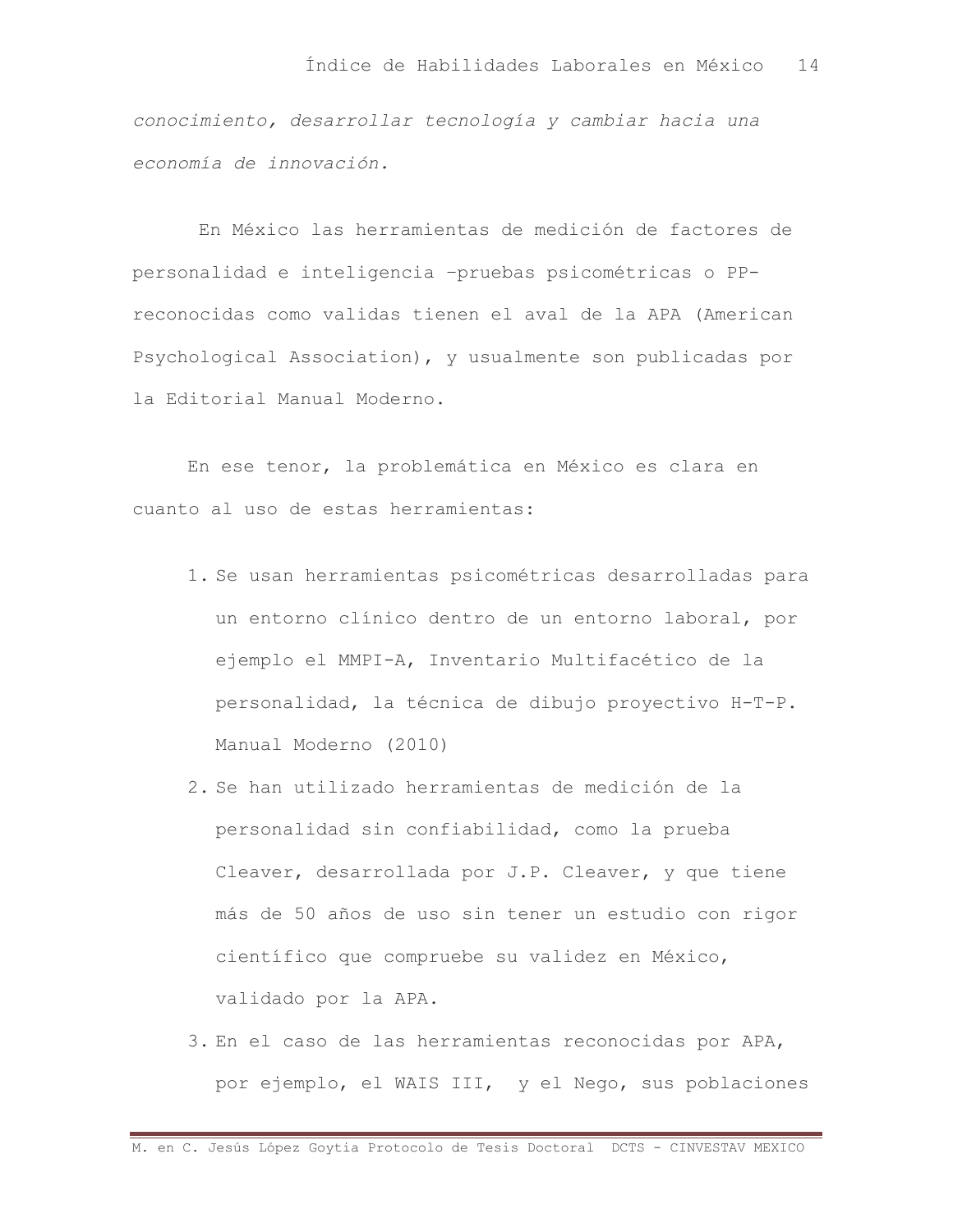de estandarización son de diferente tipo y los estudios se realizaron en diferentes fechas.

Para tener una referencia clara del tipo de las herramientas reconocidas por la APA y publicadas en Manual Moderno (2010) mencionaremos algunos ejemplos:

· Escala de inteligencia Wechsler (Wais-III), la cual cuenta con 17 sub pruebas, de las cuales 7 son verbales (vocabulario, semejanzas, aritmética, retención de dígitos, información, comprensión, sucesión de letras y números)-, 7 son de ejecución (figuras incompletas, dígitos y símbolos, diseño con cubos, matrices, ordenamiento de dibujos, búsqueda de símbolos, ensamble de objetos) y cuatro índices (comprensión verbal, organización perceptual, memoria de trabajo y velocidad de procesamiento). La escala Wechsler aplica para personas entre 16 y 89 años de edad, es la más completa y amplia, tanto en concepto como en alcance poblacional. Esta prueba, considerada como la más completa de la industria fue estandarizada con una muestra de 2,450 adultos en Estados Unidos, en México, en 1997, se estandarizó en 1997 con una revisión sobre una muestra de 287 adultos.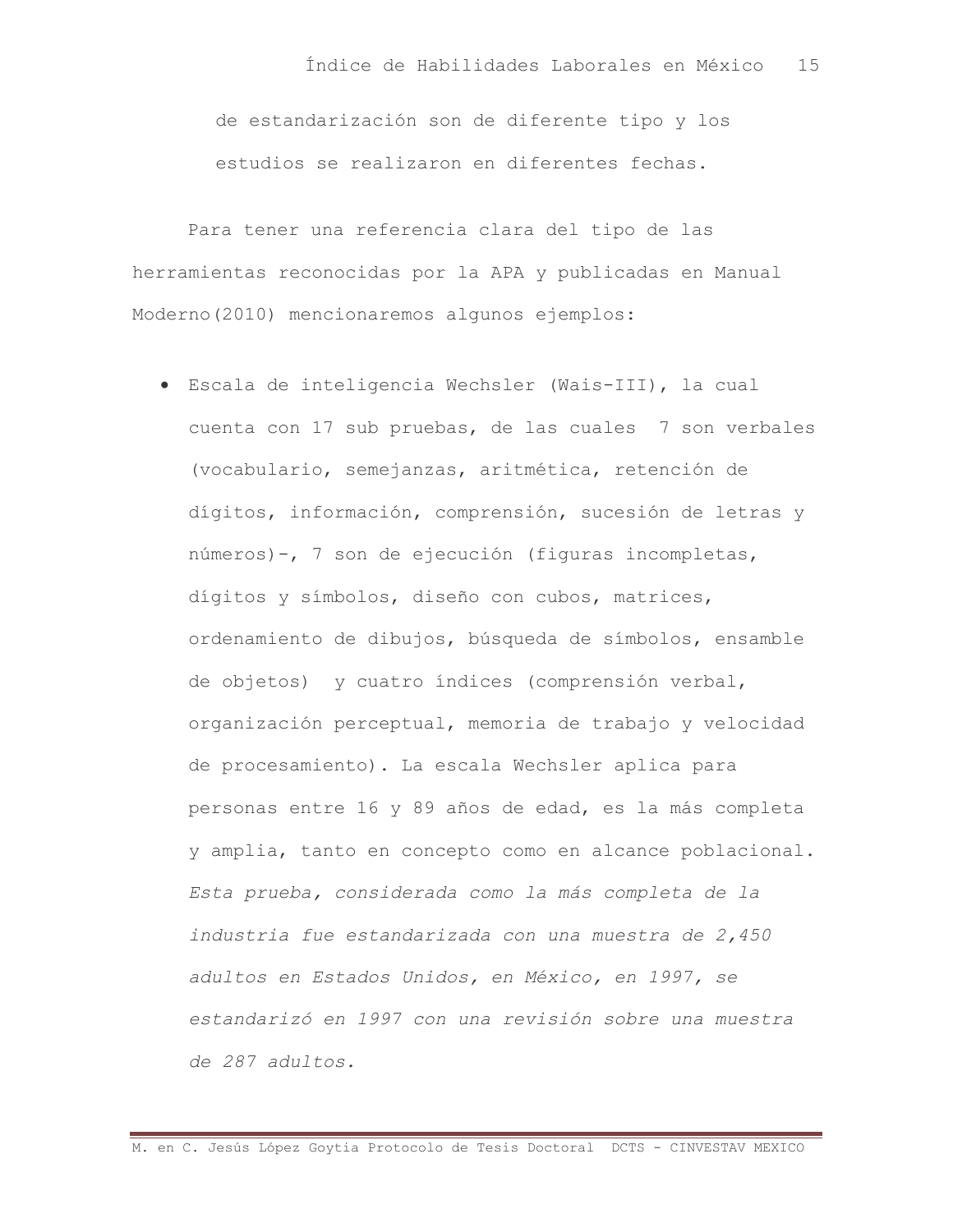- · Test Rápido de Barranquilla (BARSIT). Obtiene un índice de inteligencia en escolares y adultos con tercer grado de instrucción primaria concluido. Evalúa conocimientos generales, comprensión de vocabulario, razonamiento verbal, razonamiento lógico y razonamiento numérico. Evalúa adolescentes y adultos.
- · BETA III. Evalúa de forma rápida las capacidades intelectuales no verbales de los adultos. Se diseñó para evaluar la capacidad de procesamiento de información visual, velocidad de procesamiento, razonamiento espacial y no verbal. Evalúa adultos a partir de los 18 años de edad.

La diversidad de herramientas, su fecha de creación y las diferentes poblaciones que se usaron para su desarrollo ha dificultado el contar con un instrumento integral que diagnostique las habilidades laborales de forma confiable.

Por ello es necesario utilizar un nuevo modelo de medición, una nueva herramienta, con un enfoque laboral, que evalué en el mismo momento a la misma población, y que permita el desarrollo de un índice de habilidades laborales en México.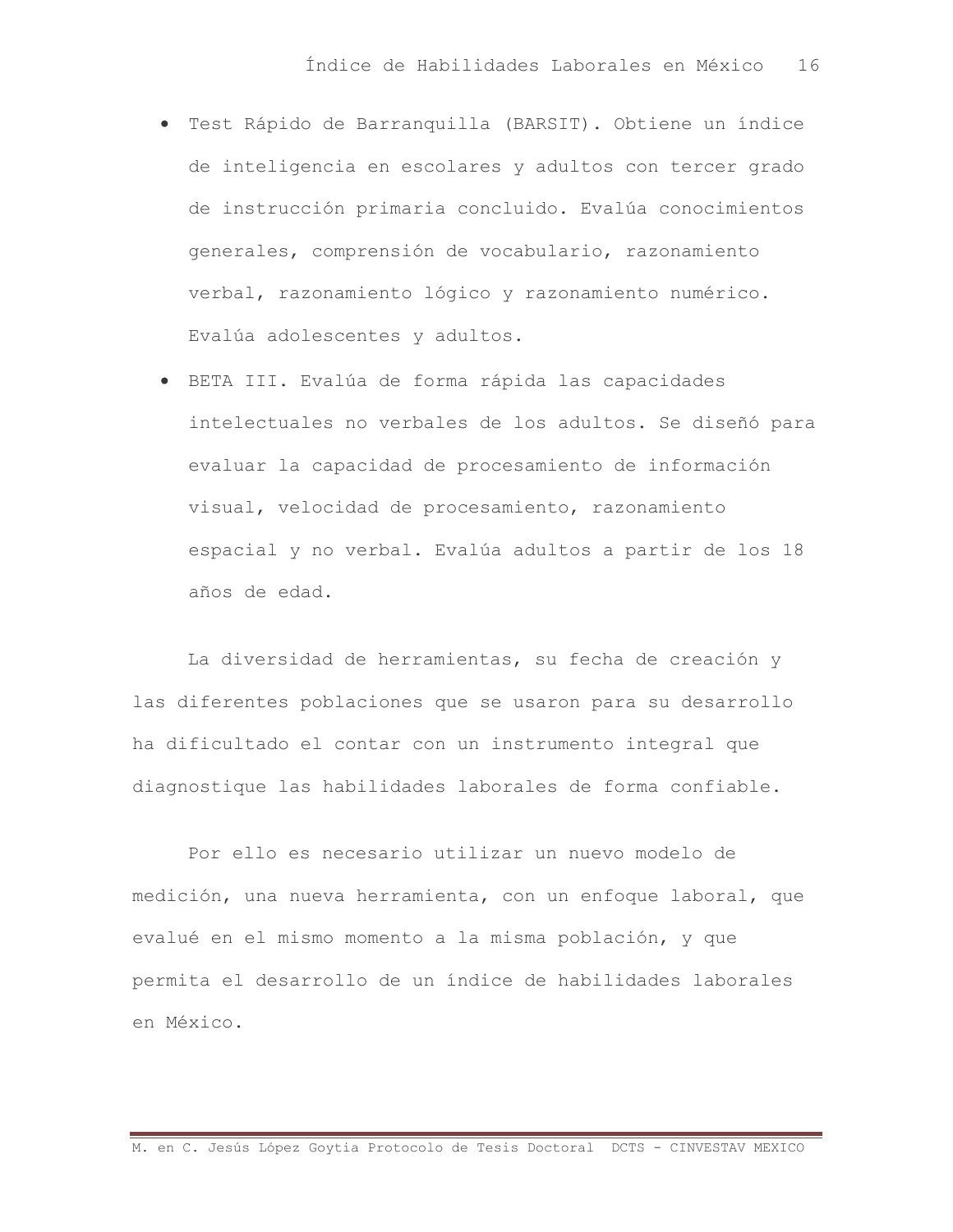Para conseguir información completa acerca de la disponibilidad y nivel de desarrollo de las habilidades laborales de las personas en México, se ha planteado la investigación en los siguientes términos:

2.1 Objetivos de investigación.

- · Crear un Índice de Habilidades Laborales en México.
- · Medir el Índice de Habilidades Laborales en México para identificar el tipo de habilidades, nivel de desarrollo y dispersión geográfica
- 2.2 Prequntas de Investigación.
	- · ¿Se puede crear un índice de habilidades laborales desarrolladas en México que muestre su nivel de desarrollo y distribución geográfica, así como su disponibilidad por género y nivel de escolaridad?
	- · ¿Se puede medir el índice de habilidades laborales en México en un segmento de la población que nos proporcione información válida y confiable a nivel nacional?
	- · ¿Cómo se estandariza y valida una herramienta que permita medir de manera confiable un índice de las habilidades laborales de México?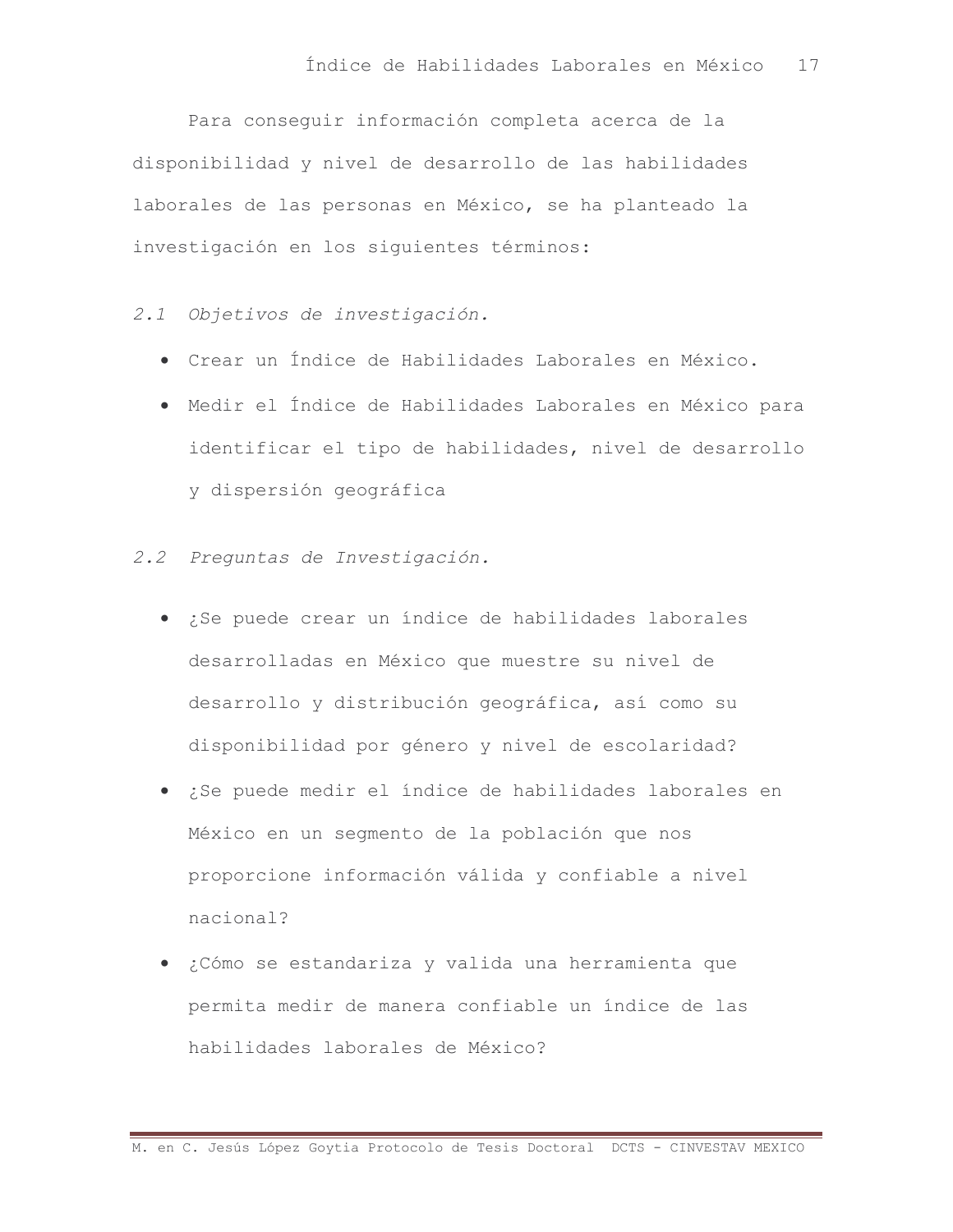- 2.3 Hipótesis de investigación.
	- · Se puede desarrollar un índice de habilidades laborales representativo del contexto laboral mexicano.
	- · Se desconoce el nivel de desarrollo, calidad y distribución de las habilidades laborales de la población de México.

### 2.4 Justificación

No existe suficiente inversión del sector empresarial que fomente el incremento de la competitividad. En el Programa Especial de Ciencia, Tecnología e Innovación 2008-2012, publicado por CONACYT, el indicador mexicano "Inversión del sector privado en investigación y desarrollo", representa menos del 50% de la inversión total del país, durante 2008 fue del 16% y durante 2009 del 17%. En los demás países pertenecientes a la OECD la colaboración del sector privado usualmente es más del 50% de todo lo que invierte el país en investigación y desarrollo.

Un factor que puede propiciar el incremento de la inversión por parte del sector privado en México, hasta equipararse con los demás miembros de la OECD, es el conocimiento por parte de las empresas de las habilidades laborales del mercado mexicano, pues al poseer dicha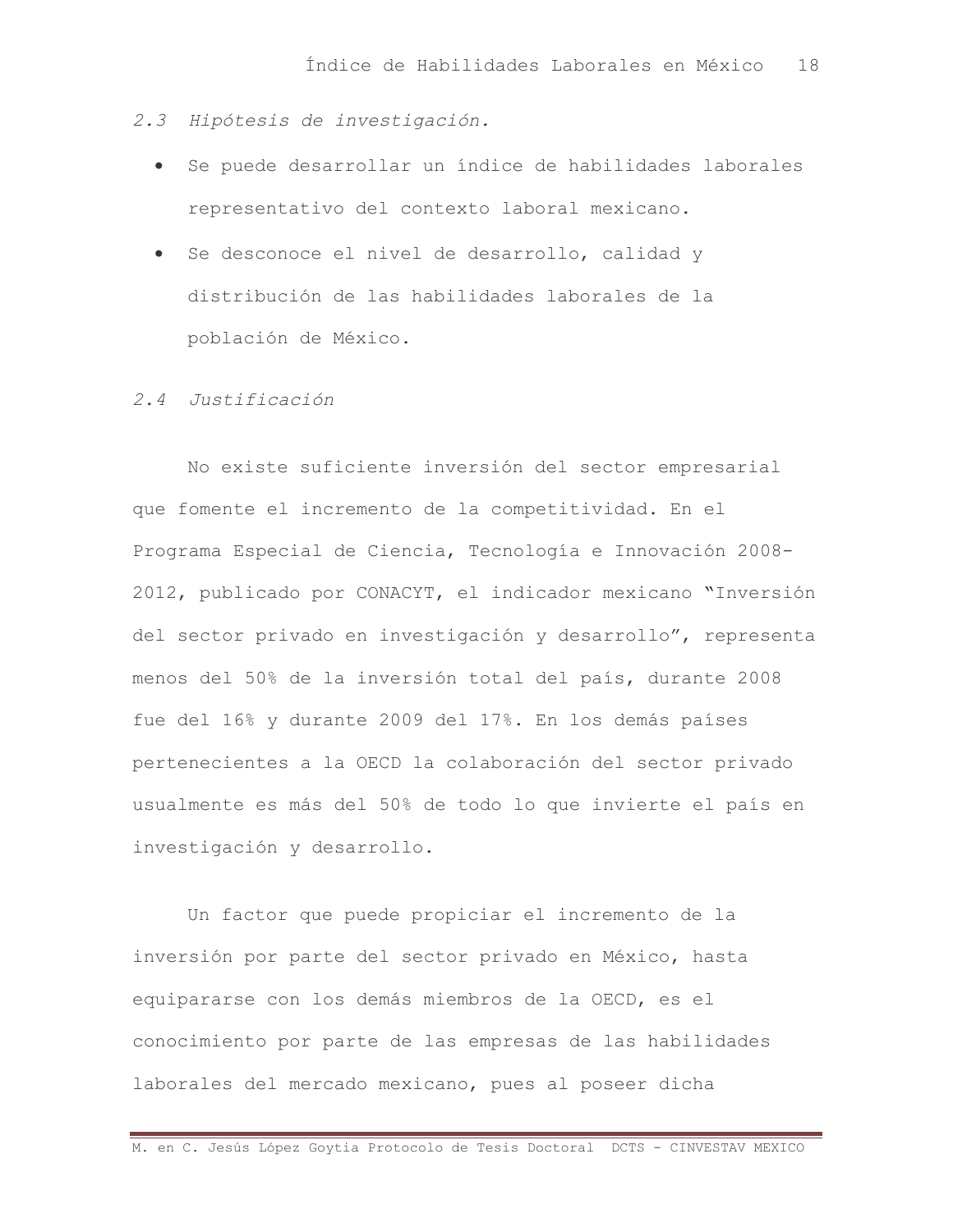información, podrán mejorar significativamente los procesos de capacitación y desarrollo de sus colaboradores y así incrementar su competitividad.

Las habilidades que las empresas necesiten del capital humano dependerán de su estrategia de negocios que de acuerdo a Porter (2009) es la creación de una posición de mercado por medio de un conjunto único de actividades diferentes que generan una cadena de valor que te distingue de tu competencia. Cada empresa requerirá de diferentes habilidades en sus colaboradores, lo que es bueno para una es malo para otra, todo depende de la cadena de valor sobre la cual base su estrategia.

Al conocer las habilidades laborales del país las empresas podrán realizar mejores planes de inversión, desarrollar nichos y estrategias de mercado acorde a las habilidades disponibles.

Se podrán desarrollar programas educativos más eficientes. Los programas de capacitación y desarrollo así como los planes educativos para los jóvenes se pueden enfocar en generar conocimiento con base en tecnología de manera más rápida y rentable. Se podrán hacer cambios en los procesos de aprendizaje en las empresas y escuelas para desarrollar las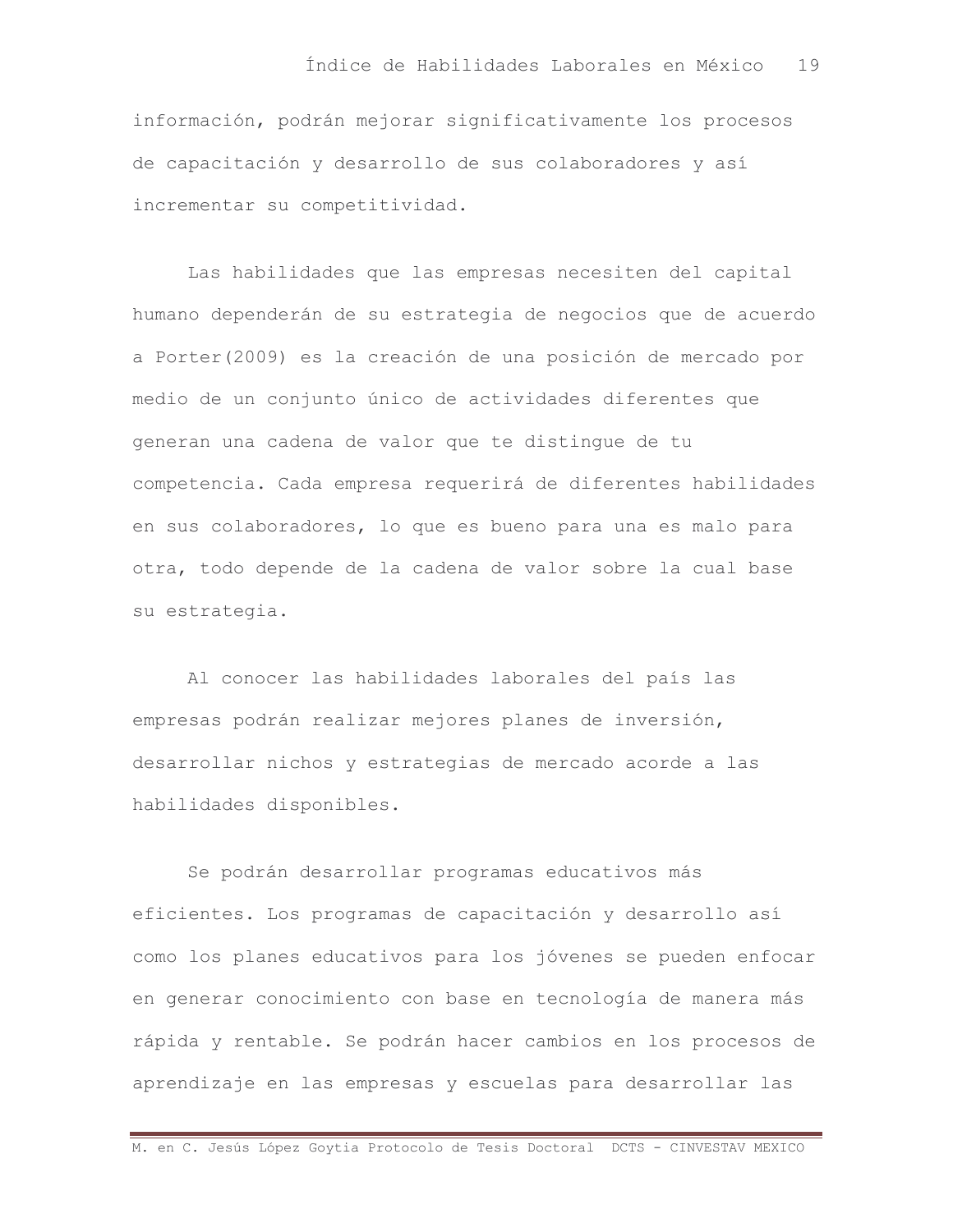capacidades laborales hacia una cultura de innovación. Las instituciones científicas podrán conocer el tipo de habilidades disponibles para sus proyectos de investigación.

Esto permitiría alinear los esfuerzos del Sector Gubernamental con las necesidades del Sector empresarial, las empresas conocerían el mercado laboral y podrían planear en consecuencia el desarrollo de su capital humano. Un buen diagnóstico permitirá a las empresas reconocer cuales habilidades tienen mayor relevancia para ellas en función de su estrategia de negocio.

De acuerdo con Arbiv(2014) y Richland(2013) existe una posibilidad más alta en el éxito de los programas de aprendizaje y entrenamiento en aquellos sujetos con capacidades ejecutivas o de control de los procesos cognitivos -incluyen la capacidad de concentración, inhibición de distractores, manipulación y organización de información mientras mantienen el objetivo de forma presente todo el tiempo- que en aquellos que puedan reaccionar de forma impulsiva o pierdan el objetivo que persiquen.

Académicamente es importante estudiar el nivel y tipo de habilidades desarrolladas en nuestra cultura que permitan mejorar nuestros procesos de aprendizaje.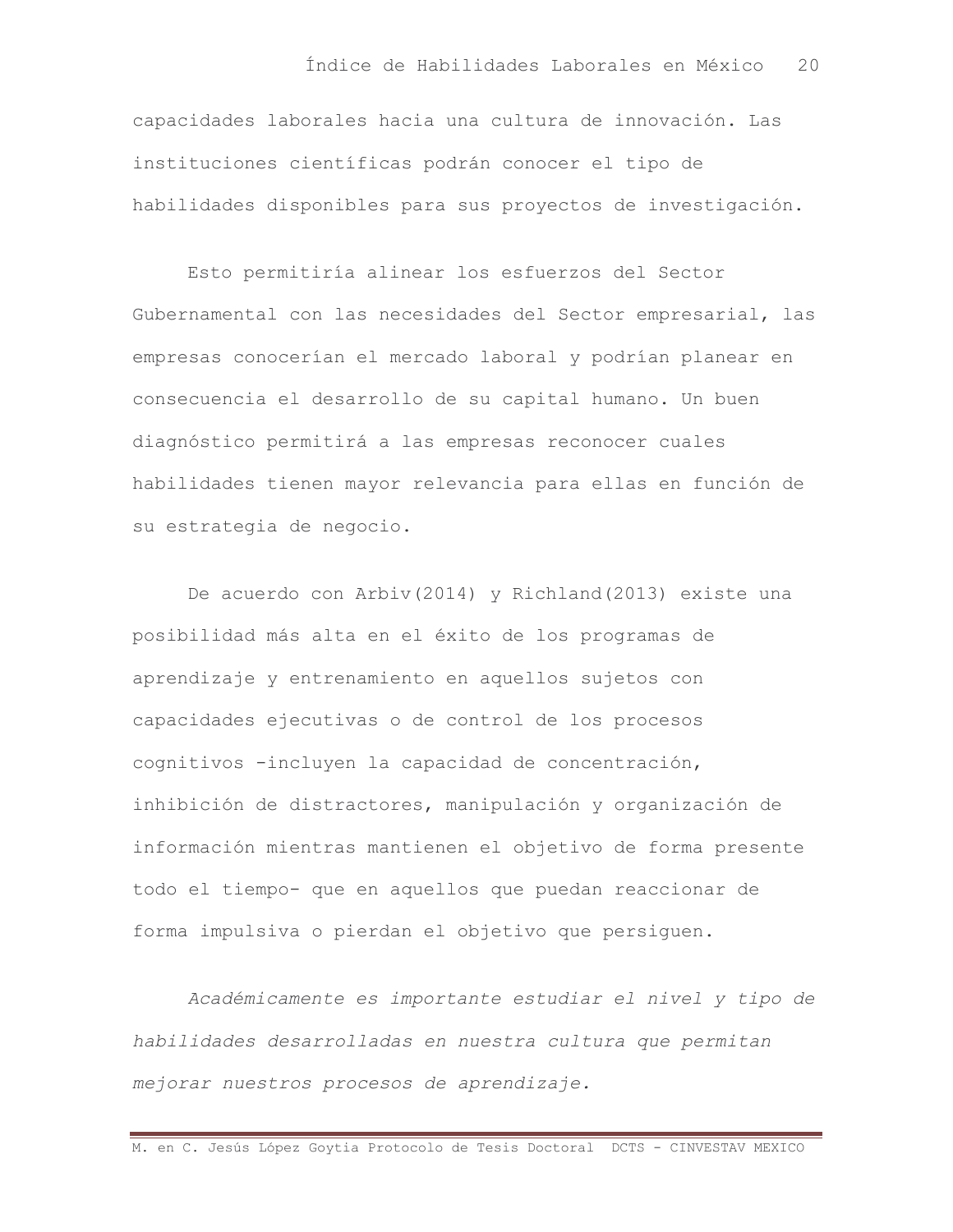El enfoque de utilizar las reacciones neurales del cerebro como predictores del comportamiento humano, de acuerdo a Berkman (2013), es muy promisorio. Al exponer a un grupo de control neural a un estímulo que genera una conducta positiva, se miden las reacciones neurales, que luego se comparan con las reacciones de otros grupos, identificando de este modo cuales sujetos tendrán la misma conducta positiva con base en las mediciones neurales asociadas a la conducta positiva identificada en el grupo de control. Este proceso ha tenido éxito en diferentes eventos de salud, aprendizaje de idiomas y el decaimiento de la capacidad cognitiva relacionada con la edad, entre otros. Aunque es tecnología avanzada y de vanguardia, todavía no se ha utilizado en forma masiva debido al hecho de que de cualquier forma requiere de estudios longitudinales conductuales y de la utilización de modelos estadísticos predictivos.

En México, el uso de las reacciones neurales del cerebro como predictores de las habilidades laborales todavía no se desarrolla. Para conocer el estado actual de las habilidades laborales se debe contar con herramientas de medición de factores de personalidad e inteligencia válidas y confiables, sobre las que se pueda emplear la inferencia estadística para obtener conclusiones.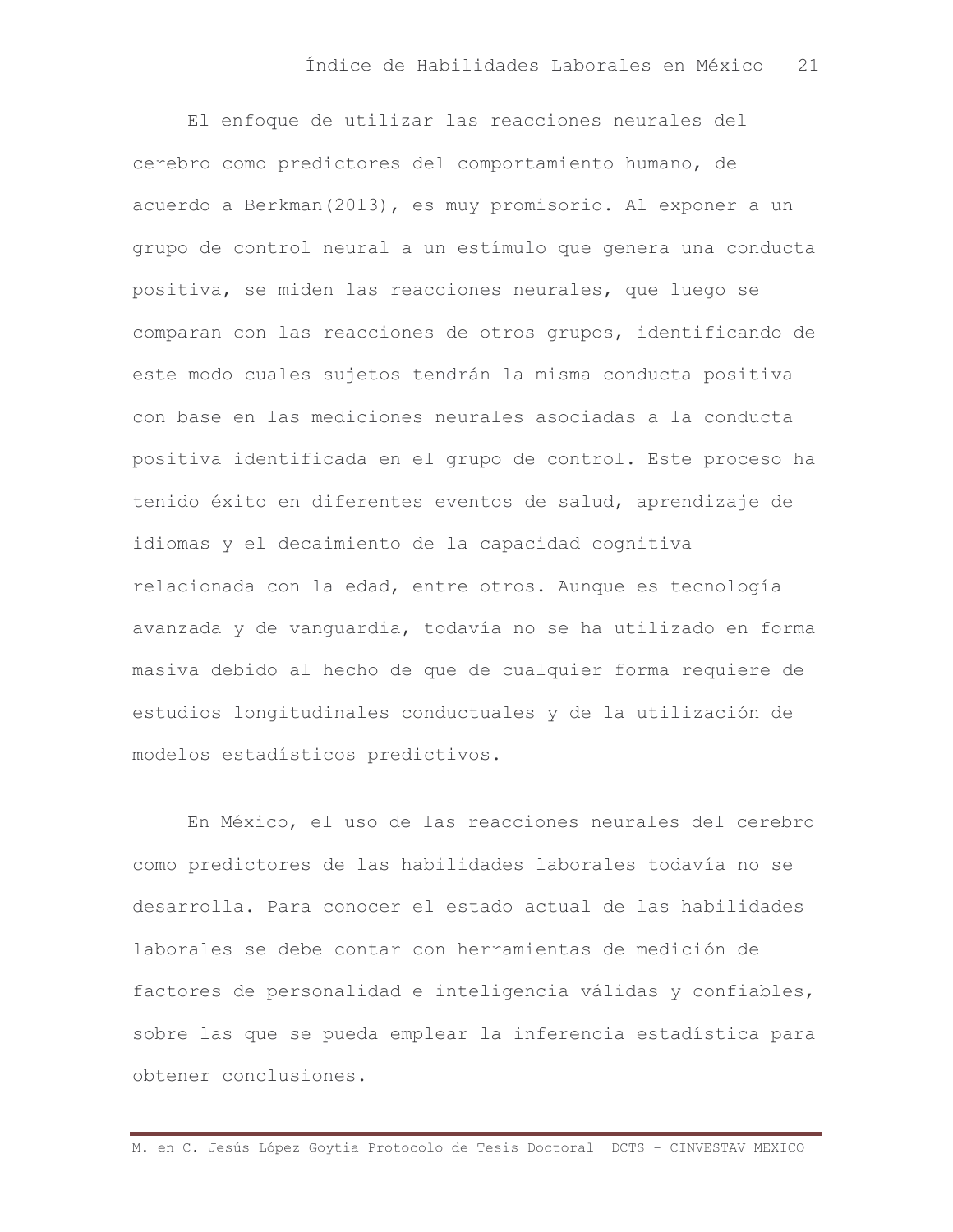Con base en todo lo anterior, se requiere un Índice que muestre el tipo, nivel de desarrollo y distribución de las habilidades laborales disponibles en México.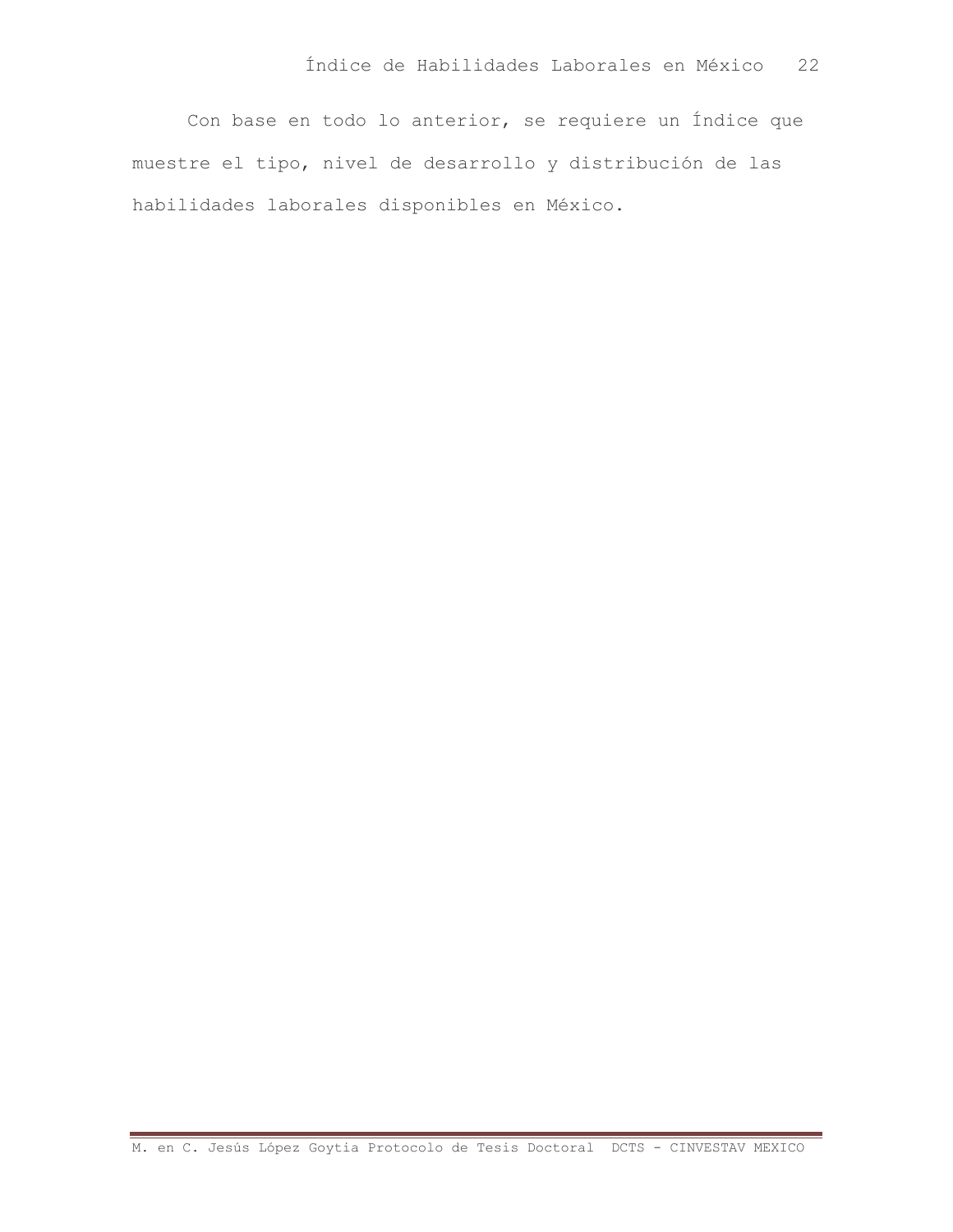III. Marco Teórico

### 3.1 Habilidades Laborales

El informe de la OECD, INSIGHTS HUMAN CAPITAL: HOW WHAT YOU KNOW SHAPES YOUR LIFE, define genéricamente al capital humano como la mezcla de aptitudes y habilidades innatas a las personas, así como la calificación y el aprendizaje que adquieren durante el proceso de la educación y la capacitación -dentro de la cultura donde se desarrollan-.

Las habilidades laborales sirven en principio para resolver los problemas que las empresas enfrentan durante el desarrollo de su estrategia de negocios.

De acuerdo a Hollanders y van Cruysen, (2009) citados en The OECD Innovation Strategy, las habilidades requeridas para desarrollar un proceso de innovación son las siguientes:

- Habilidades Básicas: incluyen la lectura, la escritura, la aritmética y las habilidades para utilizar la tecnología digital y el acceso e interpretación de la información en una sociedad basada en el conocimiento.

- Habilidades académicas: asociados con las disciplinas que se encuentran en la educación de las instituciones como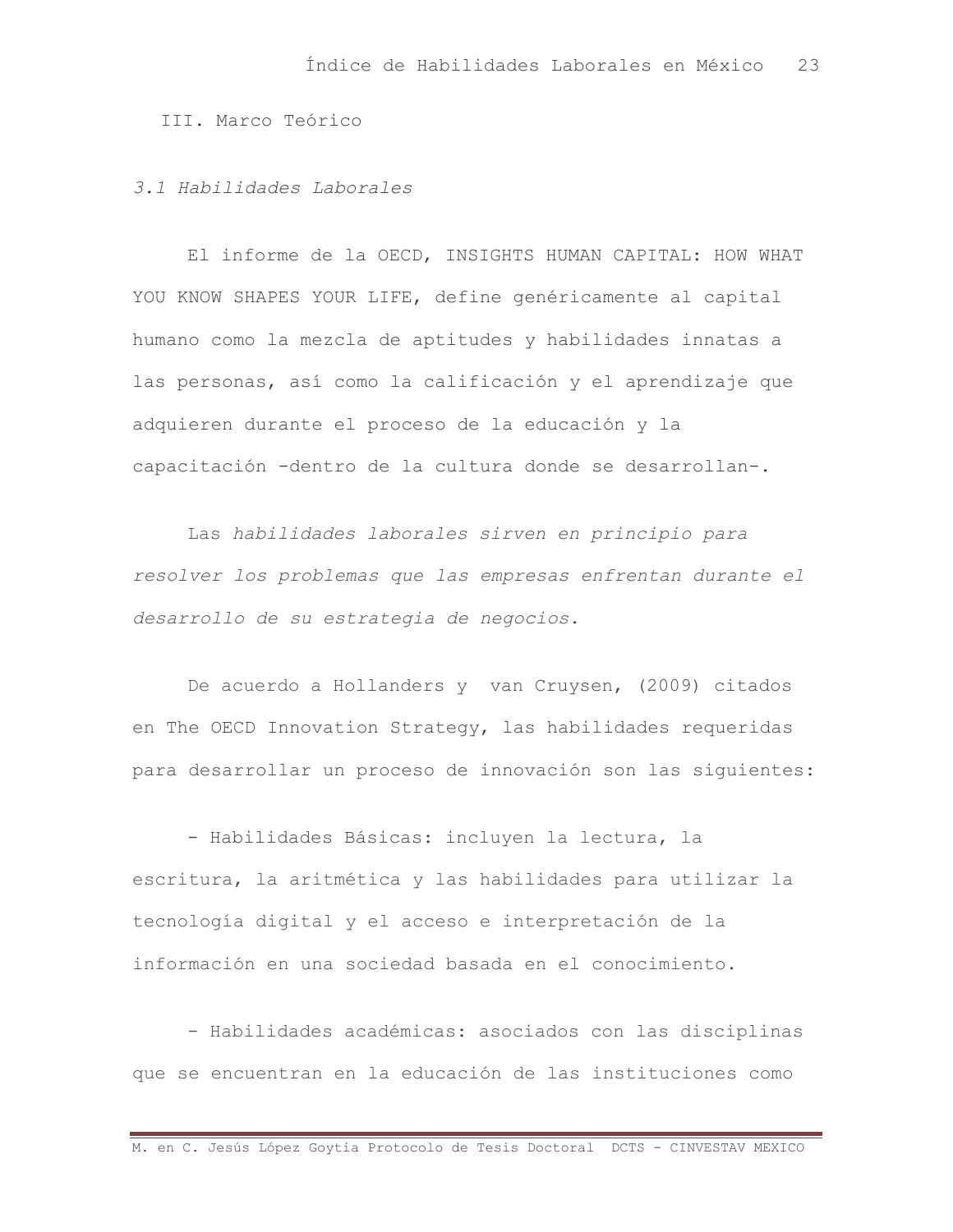las lenguas, las matemáticas, la historia, el derecho y la ciencia. Estas habilidades se obtienen generalmente a través del sistema educativo y se pueden transferir a través de situaciones.

- Habilidades técnicas: son habilidades específicas que se requieren en un puesto y pueden incluir tanto habilidades académicas y vocacionales como el conocimiento de ciertas herramientas o procesos.

- Habilidades genéricas: incluyen resolución de problemas, el pensamiento crítico y creativo, la capacidad de aprender y la capacidad para solucionar situaciones complejas. Su transferibilidad se debate, alqunos autores arqumentan que están ligadas a la cultura y ambiente de trabajo de la empresa, que son influenciadas por las rutinas y procedimientos de la organización. Además, para resolver problemas, requieren experiencia y especialización del conocimiento.

- Habilidades "Soft": suele integrarse con las habilidades genéricas. Incluyen trabajar e interactuar en equipos, comunicación, motivación, voluntad e iniciativa, la capacidad de leer y manejar las emociones propias y las de otros, identificar el comportamiento de los demás durante las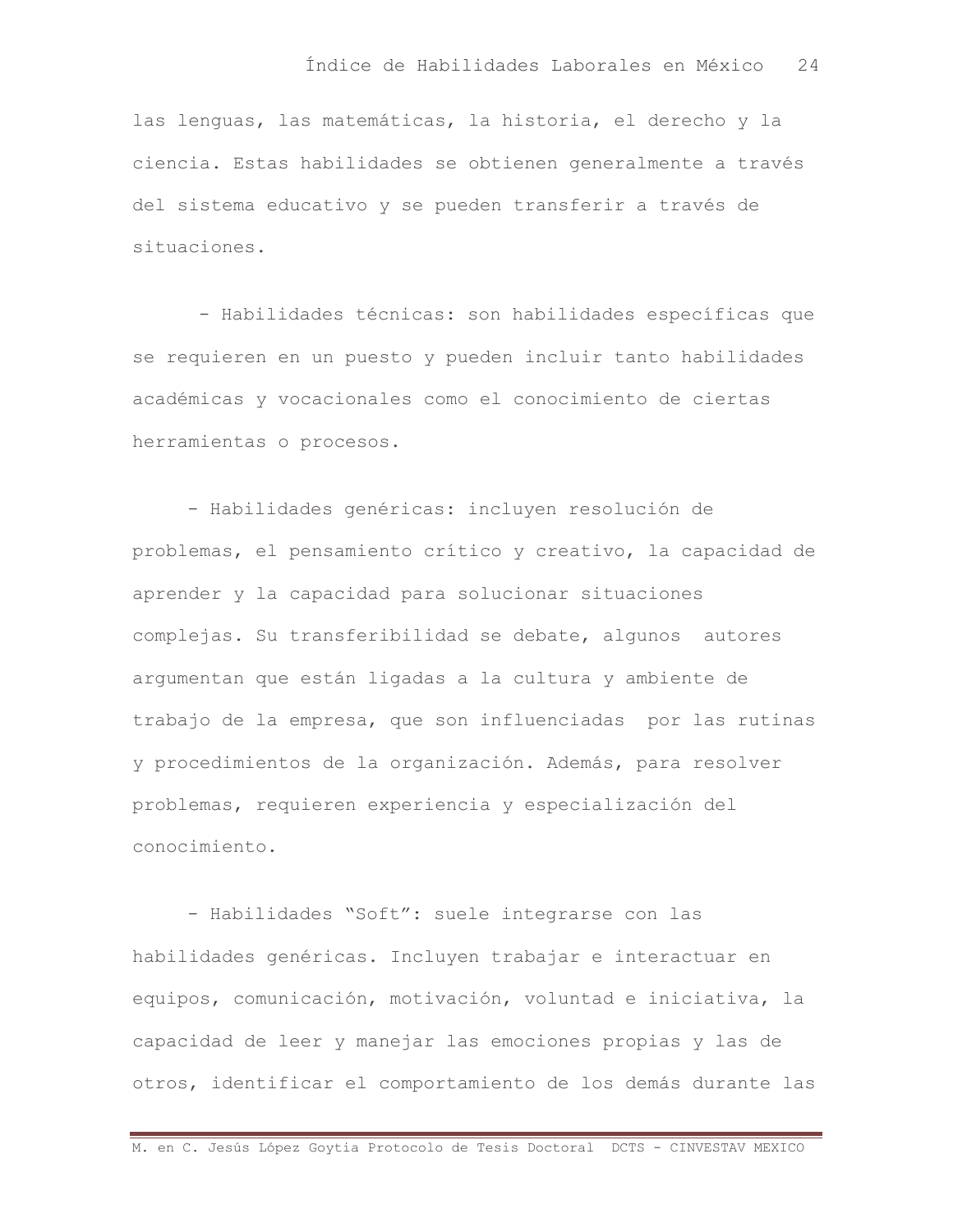interacciones sociales, capacidad de comunicación multicultural, capacidad de innovación.

- Liderazgo: incluye formación y dirección de equipos, orientación y tutoría (coaching y mentoring), cabildeo y negociación, coordinación, ética y carisma.

- Habilidades directivas y empresariales para innovar y permitir a las organizaciones adaptarse y responder a los cambios en un ambiente competitivo.

Para resolver problemas se requiere de inteligencia, que como lo menciona Gardner (2001) es un potencial biopsicológico para procesar información que se puede activar en un marco cultural para resolver problemas o crear productos para crear valor en una cultura. O como se cita en Manual Moderno (2010), la inteligencia se trata de la capacidad de adaptación por parte de la persona al medio ambiente en el que se encuentra, a los estímulos a los que debe enfrentarse en su vida cotidiana. La inteligencia implica el desarrollo de habilidades que requieren relacionar experiencias previas y conocimientos que poseemos para resolver determinada situación.

De tal forma, que uno de los compontes fundamentales a considerar en el desarrollo de la capacidad de resolución de M. en C. Jesús López Goytia Protocolo de Tesis Doctoral DCTS - CINVESTAV MEXICO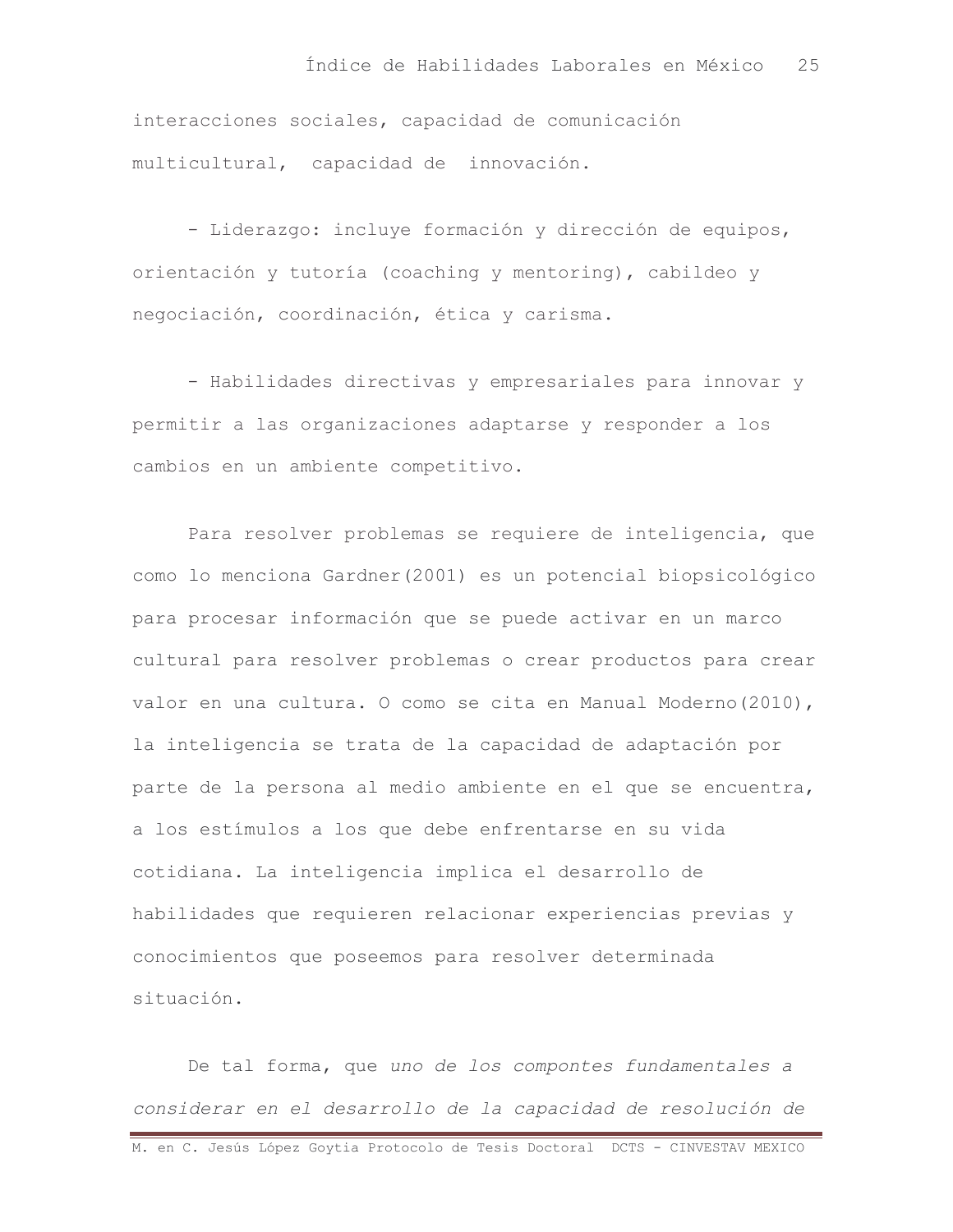problemas ó utilización de habilidades laborales, es la cultura.

De acuerdo a la teoría de las inteligencias múltiples formulada por el Gardner (1995) se incluyen diferentes tipos de inteligencias, tales como lingüística, musical, lógico matemáticas, espacial, cinestésico corporal y personales. Sin embargo, establecer límites en las capacidades y alcances para medir la inteligencia es una tarea difícil, aún Gardner (1995) sostiene que rara vez las pruebas de inteligencia valoran la habilidad para asimilar nueva información o para resolver nuevos problemas.

Como menciona Carr(2010), nuestro cerebro se adapta de forma permanente, entre más aprendemos o entrenamos, nuestras conexiones neurales se renuevan o fortalecen. La estructura del cerebro cambia cada vez que estudiamos o actuamos, las diferentes regiones del cerebro se asocian con funciones mentales, sus componentes celulares no forman estructuras permanentes ni desempeñan papeles rígidos, sino que son flexibles y se adaptan de acuerdo a los estímulos presentados.

Para medir las habilidades laborales el estudio se enfocará en los diversos conceptos de inteligencia y en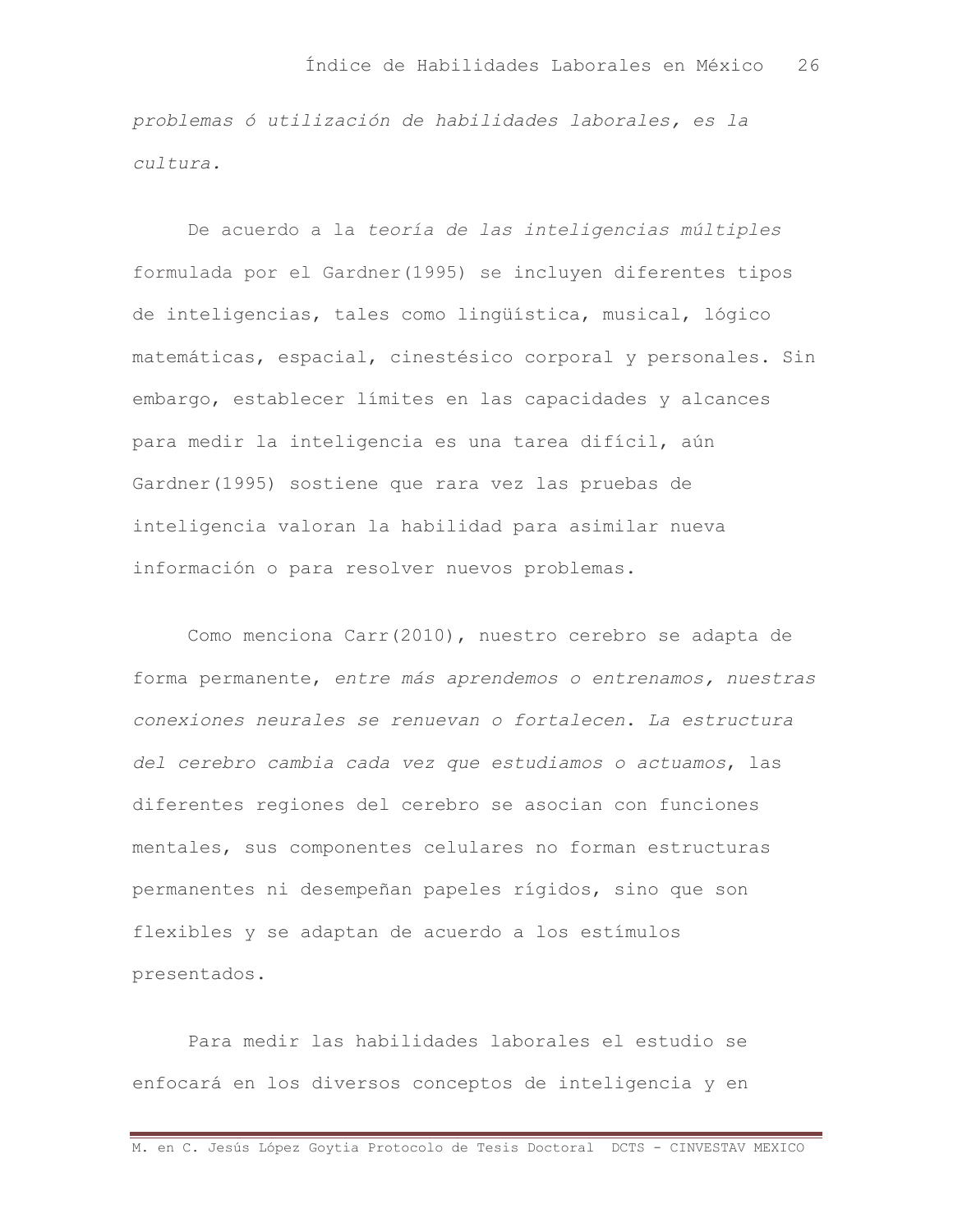aquellas que nos permitan movernos hacia una economía de la innovación, desarrolladas con base en la cultura de México.

3.2 Cualidades del Índice de Habilidades Laborales IHL

Se debe desarrollar un índice que permita identificar:

- Tipo de Habilidad: si la habilidad es de fácil disponibilidad en nuestro mercado laboral, se maneja como un criterio de existencia en la población.

- Nivel de desarrollo: si la habilidad se encuentra plenamente desarrollada en toda la población o es más bien una habilidad segmentada a ciertos niveles de, por ejemplo, escolaridad o género.

- Ubicación geográfica: la ubicación de las habilidades a lo largo del territorio nacional, clasificándolas por estados.

Para que el índice sea válido y confiable las PP que se utilicen como base de su desarrollo deben cubrir con los siquientes requisitos:

- Representatividad Poblacional: la muestra debe reflejar las características de la población a medir.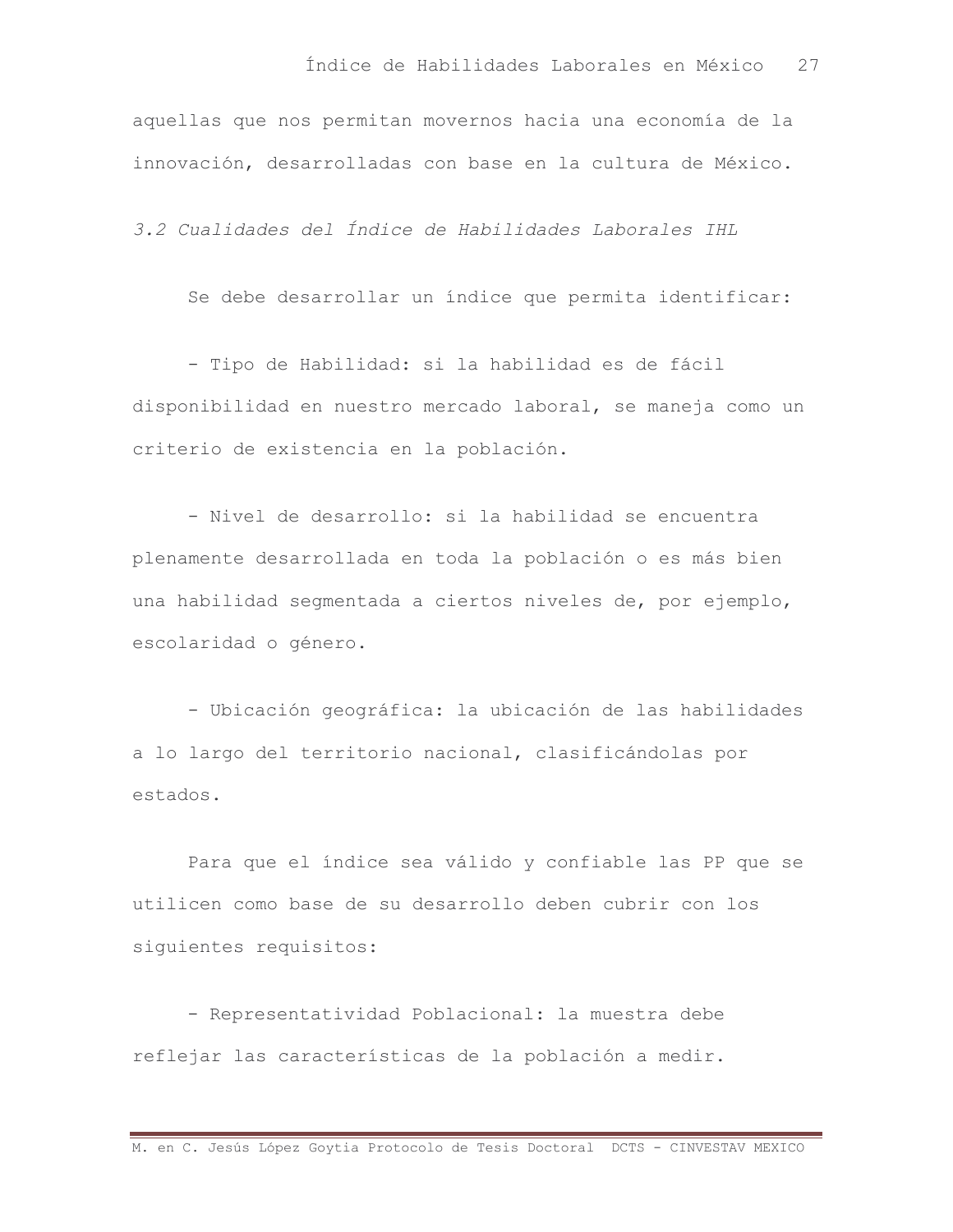- Estandarización: significa obtener la distribución muestral de la diferencia de los datos respecto a su media, cuya distribución es de tipo normal. Este proceso nos sirve para indicar en términos porcentuales la ubicación de los resultados de una persona dentro de la distribución muestral. Los instrumentos utilizados deben ser válidos para la cultura mexicana.

- Validez: significa que el instrumento mida lo que debe medir, que mida aquello para lo que fue diseñado. De acuerdo a Sampieri (2000) se debe cumplir con la validez de contenido -que se mida todo el concepto planteado, si medimos operaciones aritméticas no se cumplirá el objetivo si sólo aplicamos sumas y restas sin considerar las multiplicaciones v divisiones-, la validez de criterio- el resultado se compara con un criterio externo, por ejemplo a futuro, si vamos a medir capacidad de trabajo, el resultado debe validarse con la capacidad de trabajo demostrada por las personas después de aplicada la evaluación -y validez de constructo- la prueba mide exactamente el concepto teórico que se ha planteado, por ejemplo si se habla de honradez, que efectivamente este diseñada para medir el concepto de honradez que se definió-.

- Confiabilidad: al aplicar la herramienta de evaluación dos veces a un mismo grupo de personas, los resultados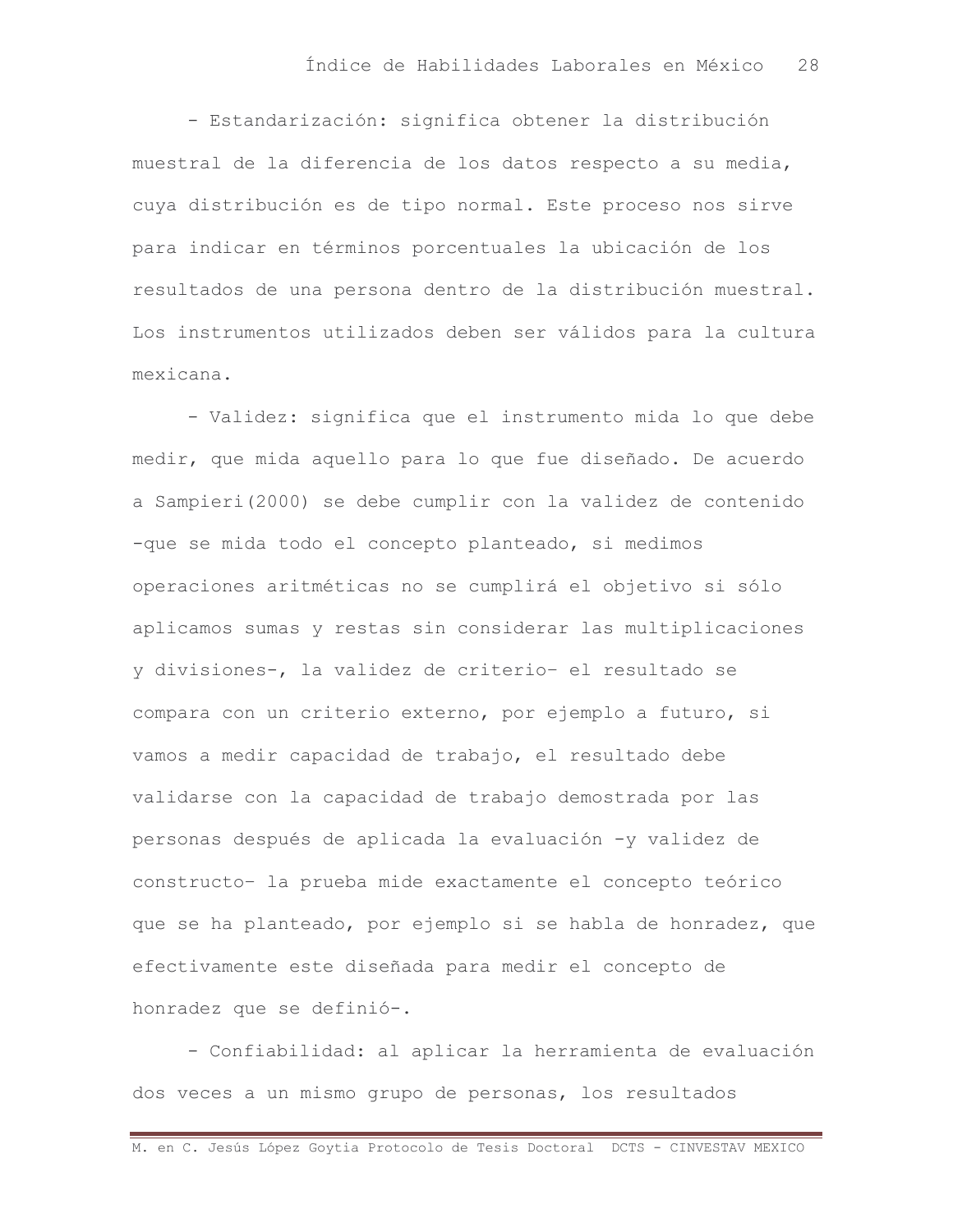deberán ser los mismos. O bien, si aplicamos la prueba a diferentes grupos de individuos con las mismas características, la distribución de las mediciones que arroje la prueba deben ser las mismas.

- Correlaciones: para el análisis de habilidades laborales se establecerán coeficientes de correlación entre las habilidades que se identifiquen y midan.

3.3 Conceptualización Operativa

Las PP que se consideran para el desarrollo del IHL son:

- PPC Organizacional
- PPB Motivacional
- PPR Intelectual
- PPH Gerenciales
- PPA Servicio
- PPG Social
- PPE Emocional
- PPIO Operativos
- PPRO Rasgos

Las habilidades que se medirán para conformar el IHL se muestran en el cuadro siguiente: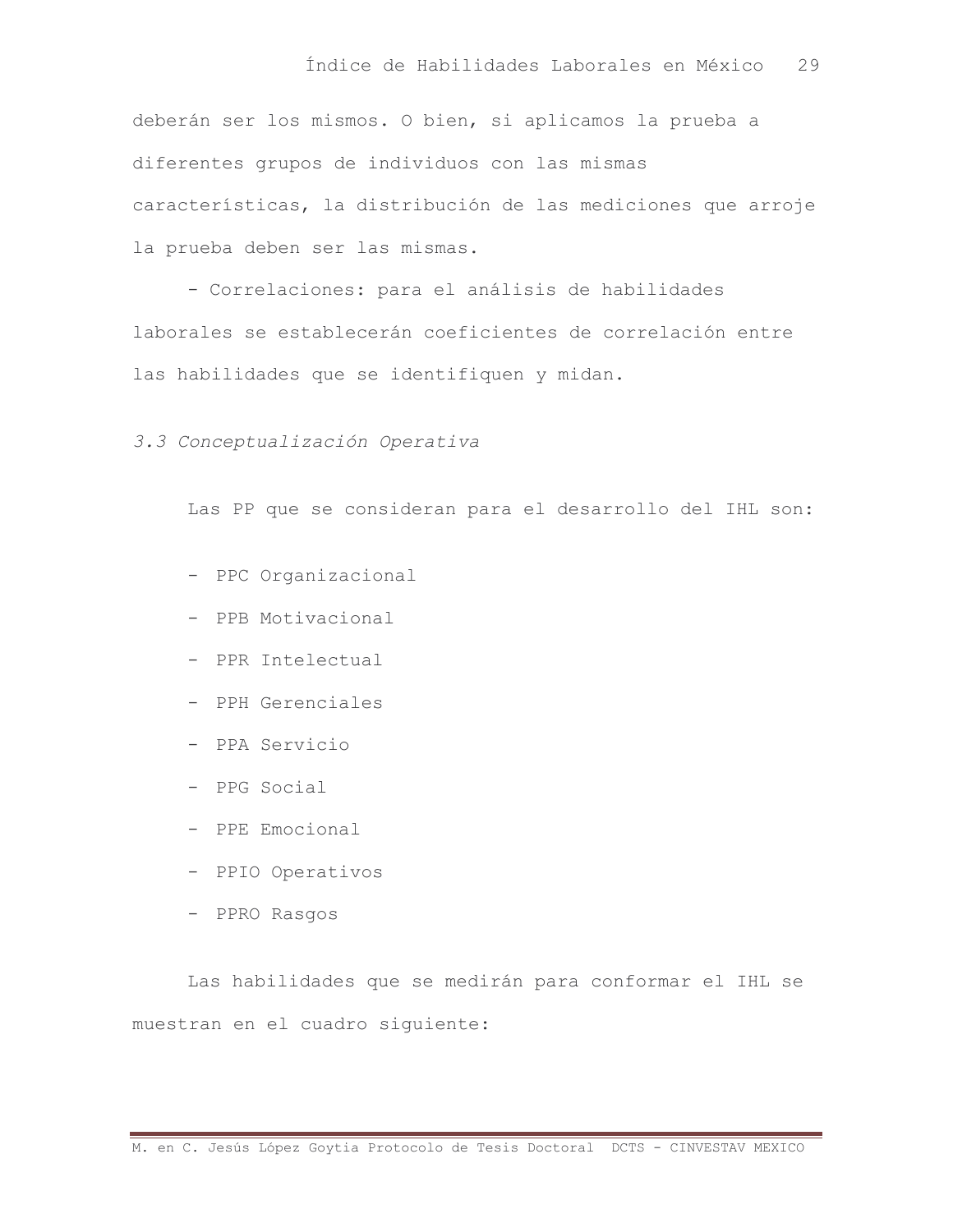| VARIABLE: INDICE DE HABILIDADES LABORALES EN MEXICO - IHL |                                                                                                         |                                                                                                                                                             |                                   |  |  |  |  |  |  |  |  |
|-----------------------------------------------------------|---------------------------------------------------------------------------------------------------------|-------------------------------------------------------------------------------------------------------------------------------------------------------------|-----------------------------------|--|--|--|--|--|--|--|--|
| <b>DIMENSION</b>                                          | DEFINICIÓN                                                                                              | <b>INDICADORES</b>                                                                                                                                          | PP                                |  |  |  |  |  |  |  |  |
| ω<br>genérica<br>Habilidades                              | Habilidades básicas<br>requeridas para solucionar<br>problemas y desarrollar y/o<br>interpretar modelos | 1. Resolución de problemas<br>2. Pensamiento crítico y<br>creativo<br>3. Capacidad de aprender<br>4. Capacidad para<br>solucionar situaciones<br>complejas. | PPR<br>PPH<br>PPB<br>PPRO<br>PPIO |  |  |  |  |  |  |  |  |

'n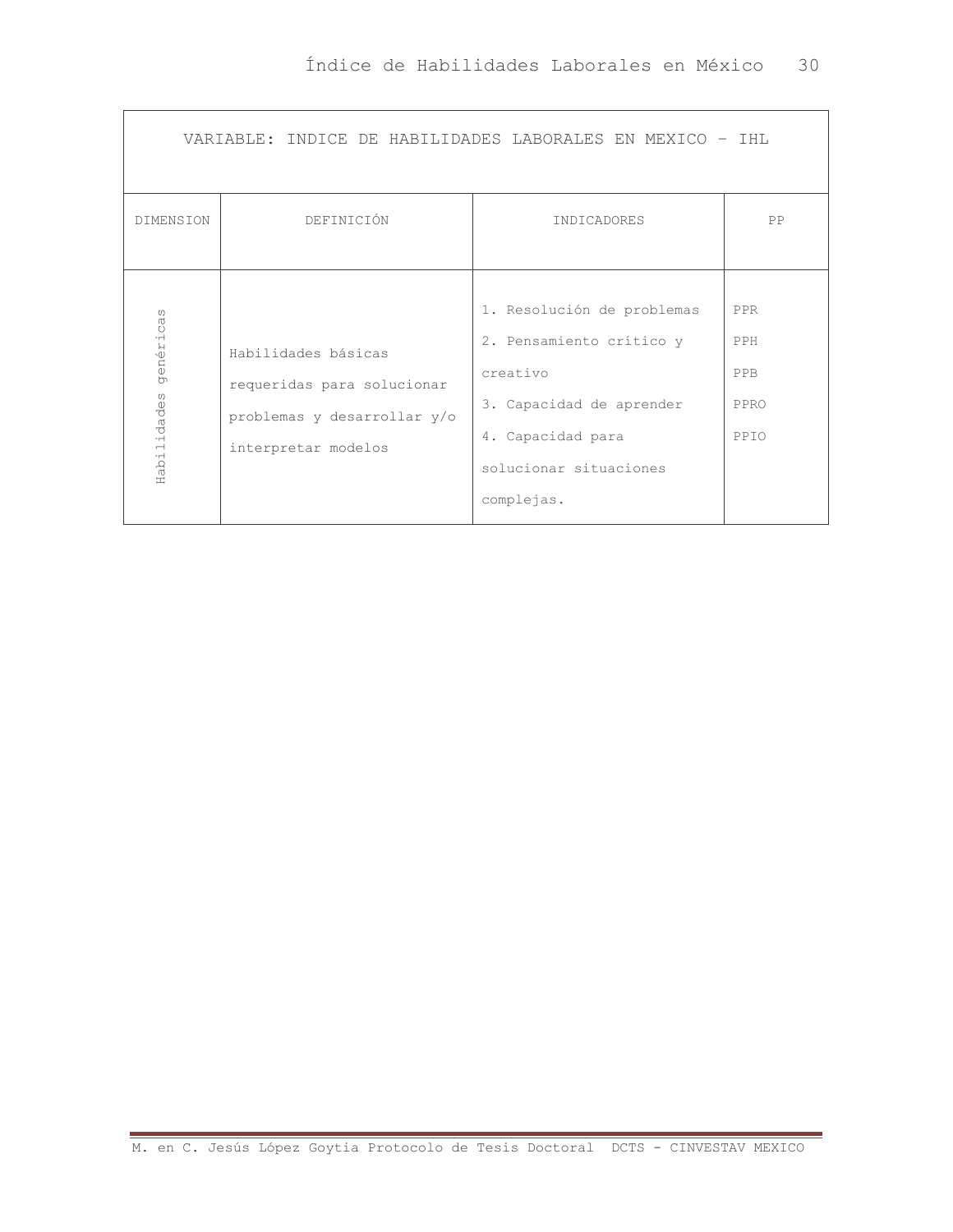| $"S$ oft"                                                             | Habilidades requeridas para<br>interactuar con equipos de<br>trabajo y comunicar ideas y<br>conceptos, desarrollando en<br>la medida de lo posible<br>ideas innovadoras. | 1. Trabajar e interactuar<br>en equipos<br>2. Comunicación, 3.<br>Motivación, voluntad e<br>iniciativa<br>3. La capacidad de leer y<br>manejar las emociones                                       | PPC<br><b>PPE</b><br>PPA<br><b>PPB</b><br><b>PPG</b><br>PPIO<br>PPRO |
|-----------------------------------------------------------------------|--------------------------------------------------------------------------------------------------------------------------------------------------------------------------|----------------------------------------------------------------------------------------------------------------------------------------------------------------------------------------------------|----------------------------------------------------------------------|
| Habilidades                                                           |                                                                                                                                                                          | propias y las de otros<br>4. Identificar el<br>comportamiento de los demás<br>durante las interacciones<br>sociales<br>5. Capacidad de<br>comunicación multicultural<br>6. Capacidad de Innovación |                                                                      |
| pdo<br><b>LQ</b><br>Lider<br>$\overset{\oplus}{\circ}$<br>Habilidades | Habilidades requeridas para<br>el logro de objetivos<br>establecidos por medio de la<br>guía de equipos de trabajo y<br>solución de conflictos<br>organizacionales.      | 1. Formación y dirección de<br>equipos<br>2. Negociación,<br>3. Coordinación,                                                                                                                      | PPH<br>PPC<br>PPB<br>PPE<br>PPG                                      |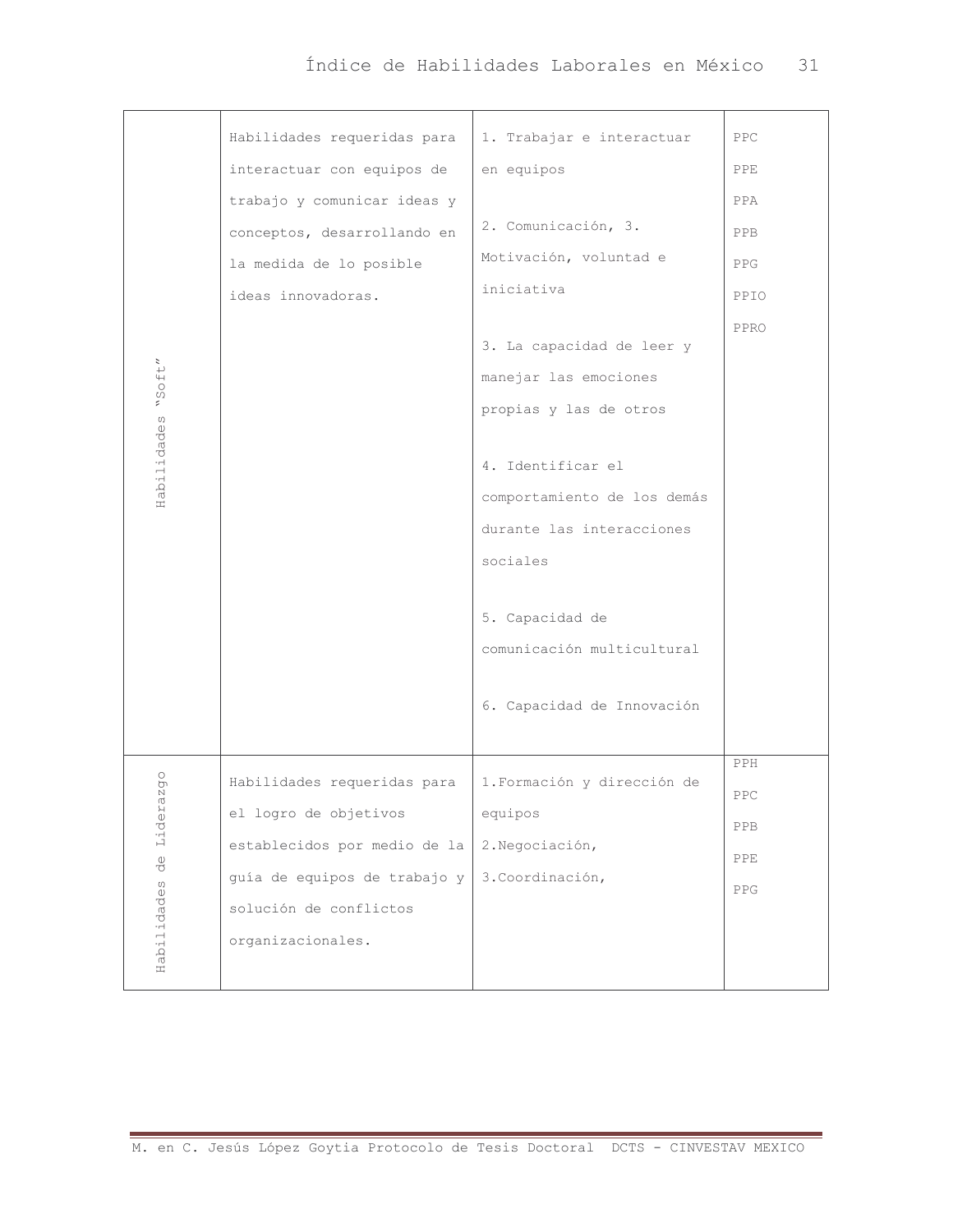IV. Propuesta Metodológica

La investigación propuesta es un estudio descriptivo de habilidades laborales en México por medio PP estandarizadas a su cultura. Es un estudio longitudinal dado que se pretende desarrollar un índice considerando información de los últimos 10 años que cubre al menos el 80% de los Estados de la República Mexicana.

Se procesarán aproximadamente 200,000 evaluaciones cuyo resultado combinado permitirá posibilitará la generación de un indice de habilidades laborales.

Se considera como población a la PEA de México, se establecerá una muestra representativa en base a sus características de género, edad y distribución por Estado de la República. Se determinará la validez y confiabilidad de las herramientas de psicometría aplicadas, realizando un proceso de estandarización.

Se determinará hasta qué grado las aplicaciones de muestras poblacionales obtenidas en las bases de datos de aplicaciones psicométricas realizadas son representativas de toda la PEA en México y cuál es el nivel de confianza de los resultados obtenidos.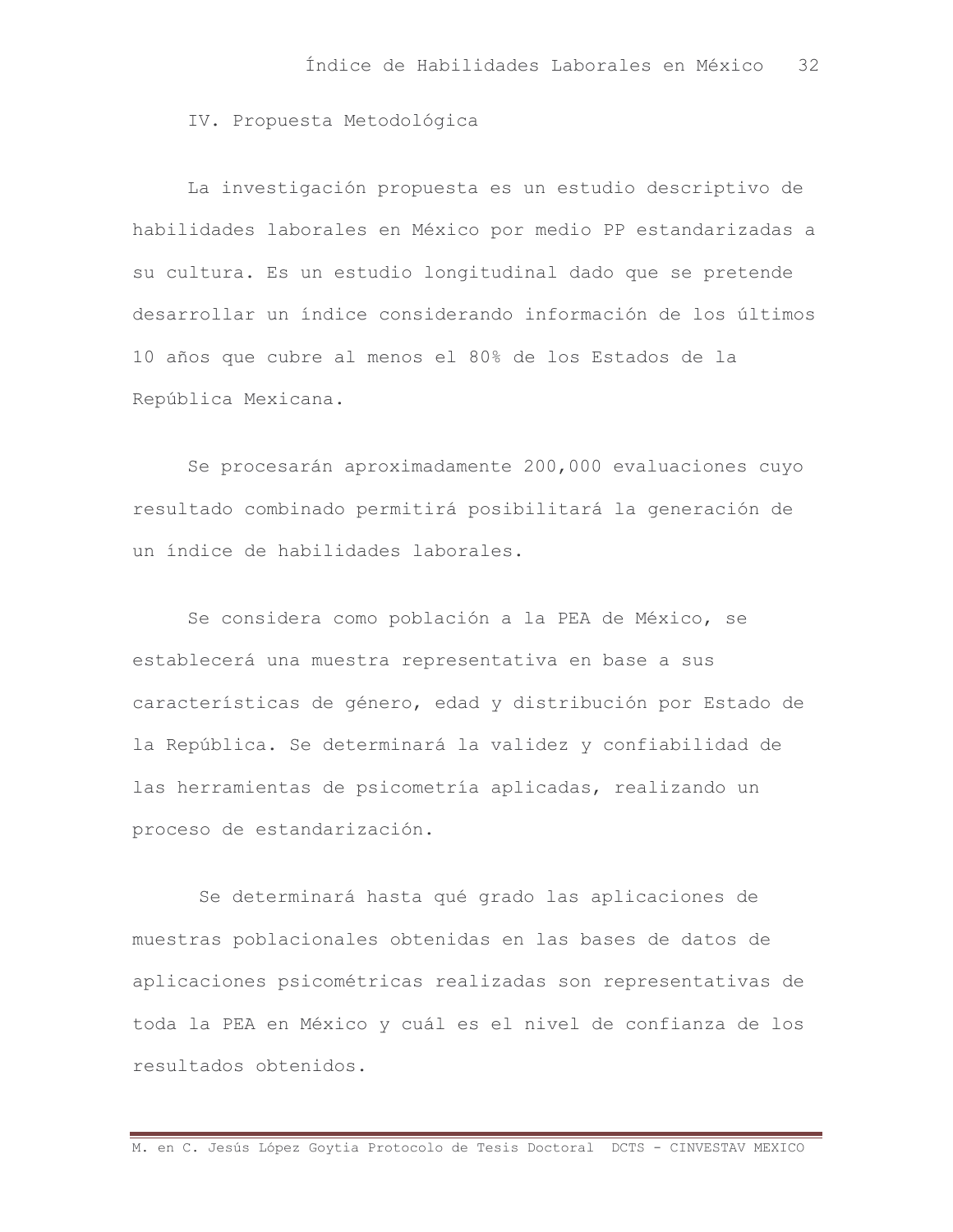## V. Cronograma

#### **INDICE DE HABILIDADES LABORALES**

|                                     |                                                                                                                     | 2014 |  |  |  |  |   |  |   |   |     |    | 2015 |  |   |   |  |   |   |
|-------------------------------------|---------------------------------------------------------------------------------------------------------------------|------|--|--|--|--|---|--|---|---|-----|----|------|--|---|---|--|---|---|
|                                     |                                                                                                                     |      |  |  |  |  | 6 |  | 8 | 9 | 101 | 11 | 12   |  | 2 | з |  | 5 | 6 |
| <b>1. PLANEACION Y ORGANIZACION</b> |                                                                                                                     |      |  |  |  |  |   |  |   |   |     |    |      |  |   |   |  |   |   |
| 1.1                                 | Obtención de convenio para accesar las base de datos y protocolos de<br>aplicación de la herraientas psicométricas. |      |  |  |  |  |   |  |   |   |     |    |      |  |   |   |  |   |   |
| 1.2                                 | Acceso a Bases de Datos de aplicaciones                                                                             |      |  |  |  |  |   |  |   |   |     |    |      |  |   |   |  |   |   |
| 1.3                                 | Obtención de Acceso a Base de Datos Proquest, Web of Science                                                        |      |  |  |  |  |   |  |   |   |     |    |      |  |   |   |  |   |   |
|                                     | 1.5 Adquisición de Software de Base de Datos                                                                        |      |  |  |  |  |   |  |   |   |     |    |      |  |   |   |  |   |   |
|                                     |                                                                                                                     |      |  |  |  |  |   |  |   |   |     |    |      |  |   |   |  |   |   |
|                                     | 2. DETERMINAR ESTADO DEL ARTE                                                                                       |      |  |  |  |  |   |  |   |   |     |    |      |  |   |   |  |   |   |
| 2.1                                 | Búsqueda de publicaciones en Bases de Datos.                                                                        |      |  |  |  |  |   |  |   |   |     |    |      |  |   |   |  |   |   |
| 2.2                                 | Análisis del últiimo grado de actualización de Habilidades Laborales.                                               |      |  |  |  |  |   |  |   |   |     |    |      |  |   |   |  |   |   |
| 2.3                                 | Generar reporte antecedentes Índices de Habilidades Laborales.                                                      |      |  |  |  |  |   |  |   |   |     |    |      |  |   |   |  |   |   |
|                                     |                                                                                                                     |      |  |  |  |  |   |  |   |   |     |    |      |  |   |   |  |   |   |
|                                     | <b>3. ESTANDARIZACION</b>                                                                                           |      |  |  |  |  |   |  |   |   |     |    |      |  |   |   |  |   |   |
| 3.1                                 | Codificación de aplicaciones, clasificándolos por año, género, Estado.                                              |      |  |  |  |  |   |  |   |   |     |    |      |  |   |   |  |   |   |
|                                     | Análisis de Protocolos de Aplicación y determinación de tamaño de                                                   |      |  |  |  |  |   |  |   |   |     |    |      |  |   |   |  |   |   |
| 3.2                                 | muestras.                                                                                                           |      |  |  |  |  |   |  |   |   |     |    |      |  |   |   |  |   |   |
| 3.3                                 | Determinación de Confiabilidad y Validez de las aplicaciones.                                                       |      |  |  |  |  |   |  |   |   |     |    |      |  |   |   |  |   |   |
| 3.4                                 | Desarrollo de Indicadores de Confiabilidad por periodo y tipo de aplicación                                         |      |  |  |  |  |   |  |   |   |     |    |      |  |   |   |  |   |   |
|                                     |                                                                                                                     |      |  |  |  |  |   |  |   |   |     |    |      |  |   |   |  |   |   |
| <b>4. GENERACION DE INDICE</b>      |                                                                                                                     |      |  |  |  |  |   |  |   |   |     |    |      |  |   |   |  |   |   |
| 4.1                                 | Definición de alcances y procesamiento de Información                                                               |      |  |  |  |  |   |  |   |   |     |    |      |  |   |   |  |   |   |
| 4.2                                 | Desarrollo y medición del Índice de Habilidades Laborales                                                           |      |  |  |  |  |   |  |   |   |     |    |      |  |   |   |  |   |   |
| 4.3                                 | Segmentación del Índice de habilidades Laborales                                                                    |      |  |  |  |  |   |  |   |   |     |    |      |  |   |   |  |   |   |
| 4.4                                 | Presentación de Resultados                                                                                          |      |  |  |  |  |   |  |   |   |     |    |      |  |   |   |  |   |   |
|                                     |                                                                                                                     |      |  |  |  |  |   |  |   |   |     |    |      |  |   |   |  |   |   |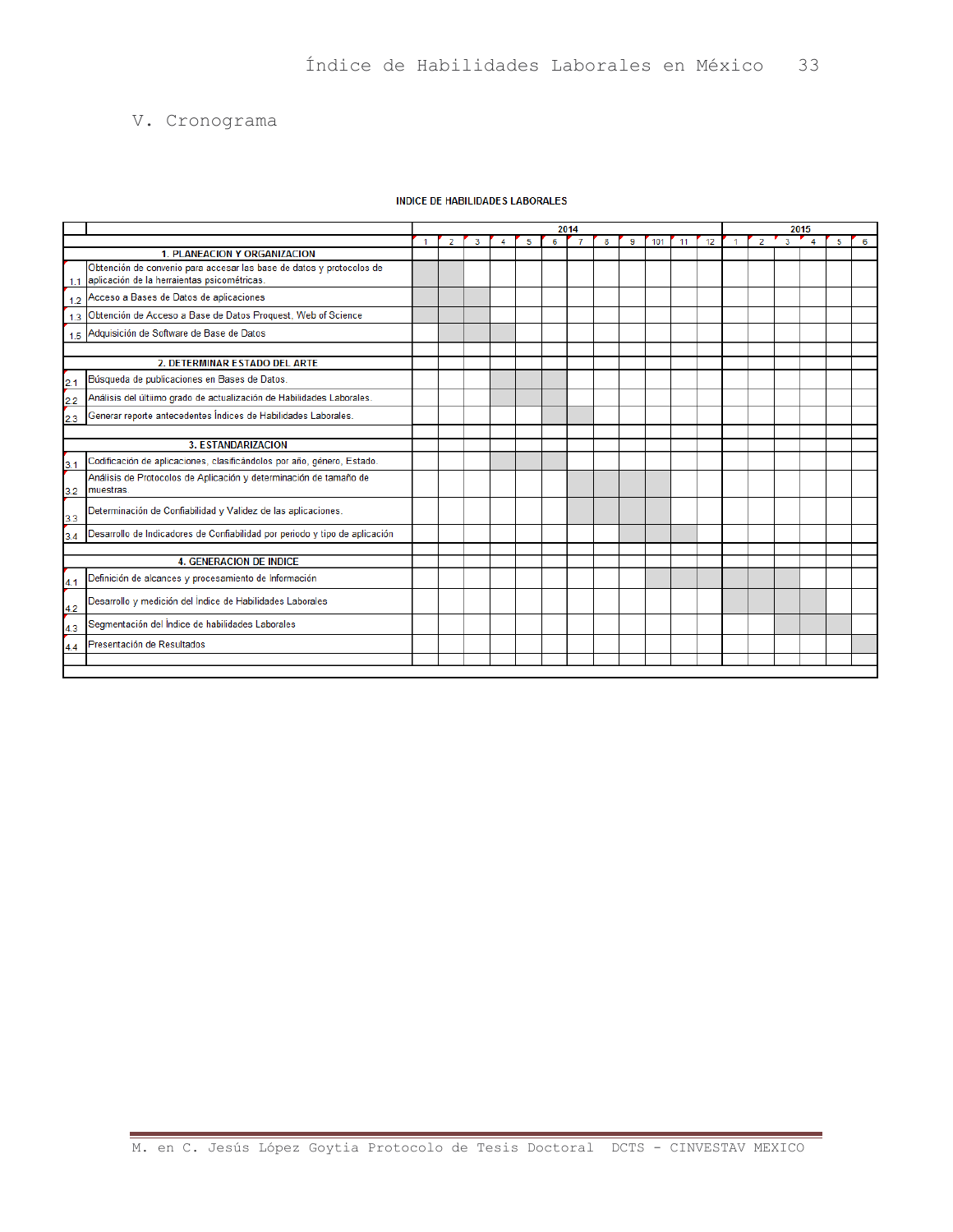VI: Referencias

- Aiken, Lewis R., "Tests psicológicos y evaluación",  $\bullet$ (1996), Prentice Hall, México, pp 139.
- Berkman, Elliot T.; falk Emily B. (2013). Beyond brain mapping: using neural measures to predict real-world outcomes. Psychological Science. DOI 10.1177/0963721412469394
- · Carr, Nicholas, "¿Qué está haciendo Internet con nuestras mentes? Superficiales, (2010), Taurus, México, pp 33,43
- http://www.ceneval.edu.mx/
- http://www.conapo.gob.mx/es/CONAPO/home
- http://www.coneval.gob.mx/Paginas/principal.aspx
- http://www.conocer.gob.mx/pdfs/documentos/automitriz.pdf
- Arbiv, Doron C.; Meiran, Nachshon. (2015). Performance on the antisaccade task predicts dropout from cognitive training. Elsevier, Intelligence 49(2015). 25-31. http://dx.doi.org/10.1016/j.intell.2014.11.009
- · Freund, John, et.al., "Elementos modernos de la estadística empresarial", (1972), Prentice-Hall, México, pp 170
- · Gardner, Howard, "La inteligencia reformulada", (2001), Paidos, Barcelona, pp 44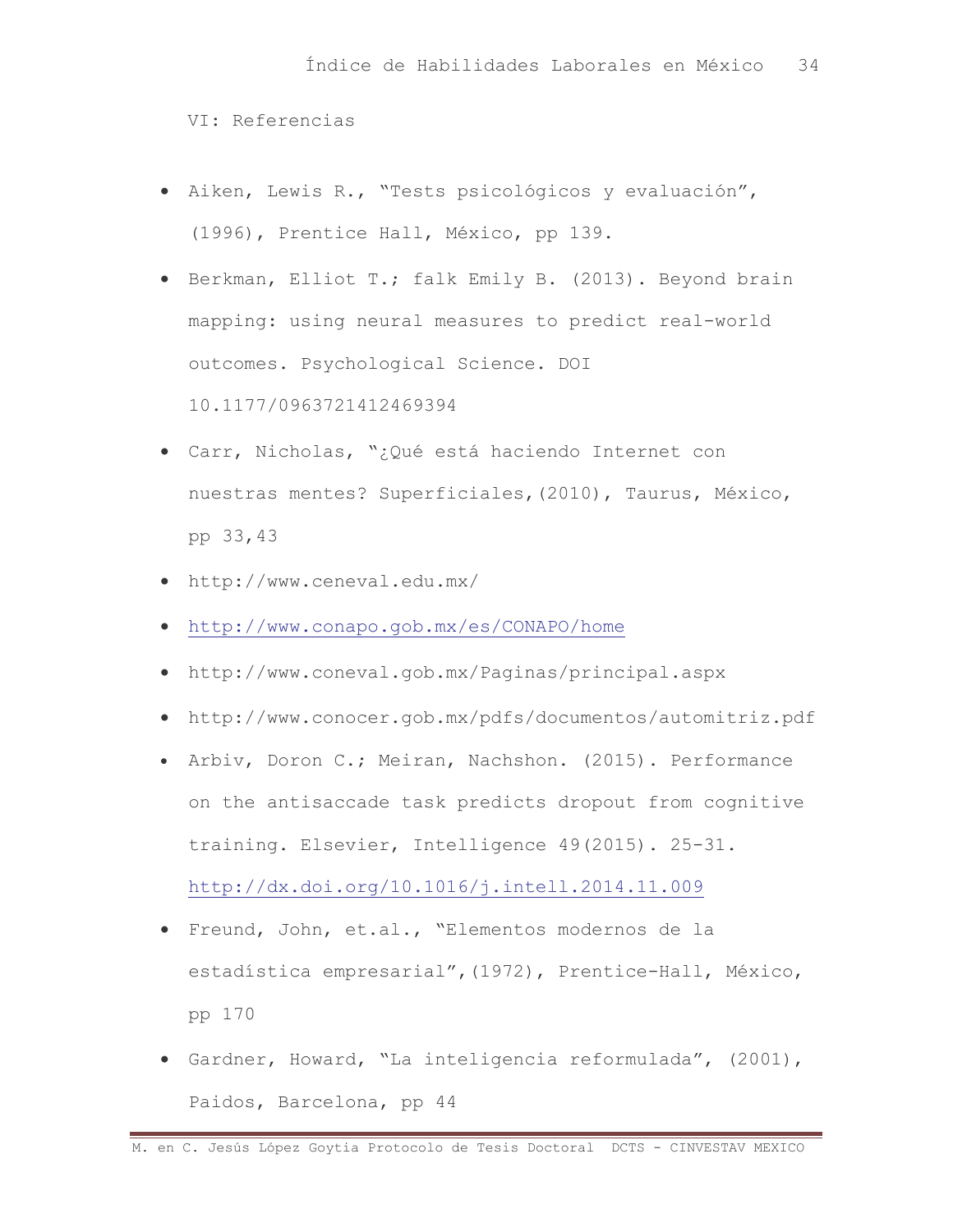- · Gardner, Howard, "Estructuras de la mente. La teoría de las inteligencias múltiples", (1995), Fondo de Cultura Económica, 1999, México. pp 50
- · Goleman, Daniel, "La inteligencia emocional", (1995), Javier Vergara Editor, México, pp 66.
- Hollanders, H. and A. van Cruysen (2009), "Design, Creativity and Innovation: A Scoreboard Approach", Pro Inno Europe/INNO METRICS, February.
- http://www.ineqi.org.mx/
- · Manual Moderno, Edición 2010, "Catálogo de Instrumentos de evaluación", (2010), El Manual Moderno, México, pp  $43, 46 - 47$
- OECD (2007), INSIGHTS HUMAN CAPITAL: HOW WHAT YOU KNOW SHAPES YOUR LIFE, ISBN-92-64-029095, OECD Publishing.
- OECD (2010), The OECD Innovation Strategy, ISBN 978-92-64-08470-4, OECD Publishing
- · Porter, Michael. "On Competition", (2008), Harvard Business Review Notebook, pp 53
- Richland Lindsey E., Burchinal Margaret R, (2013). Early Executive Function Predicts Reasoning Development. Psychological Science. DOI:101177/0956797612450883